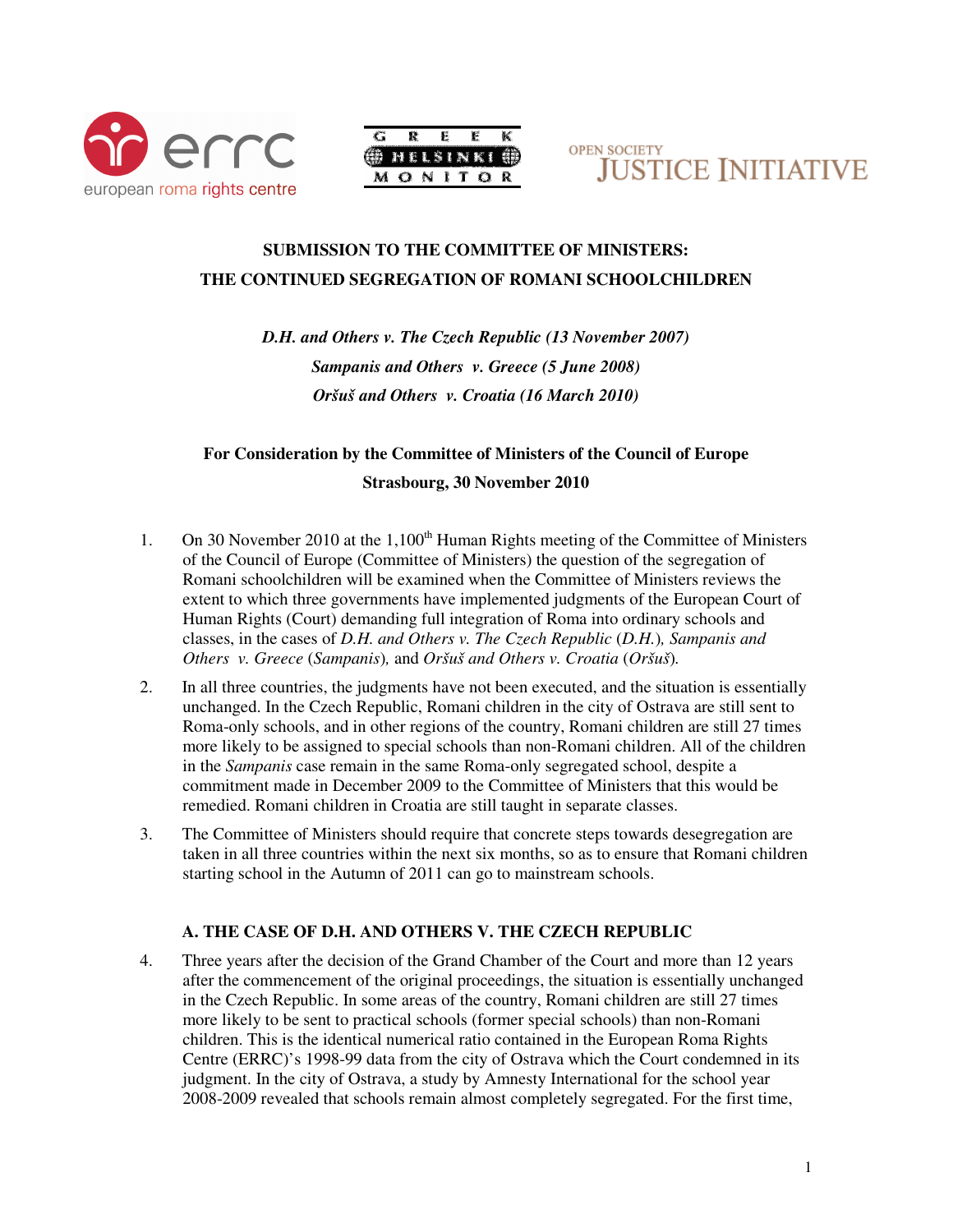Government statistics demonstrate that across the country as a whole, Romani children are 12 times more likely to attend such schools than non-Romani children, where they receive an inferior education.

- 5. The Government of the Czech Republic has not taken any concrete steps to bring about changes in the school system, save to prepare an undefined and unfunded plan for future action. The working group designed to implement this plan has only met once since the plan was adopted in March 2010. Recent developments make clear that there is no political will for change. Just in the past year, the Deputy Minister responsible for social programmes in education was demoted; working in an advisory position in the new Government she recently resigned this position in protest against the current Government's lack of commitment to implementing the judgment. The Director of the Department for Special Education and Equal Opportunities (responsible for implementing the judgment) also recently resigned and the department's staff has been cut in half. The Commissioner for Human Rights was forced to resign and has not been replaced. There is no national human rights institution with clear responsibility to ensure that the judgment is executed and the capacity of the responsible department in the Education Ministry is highly questionable.
- 6. Each year since the Grand Chamber issued its judgment, Romani children have continued to be sent in overwhelmingly disproportionate numbers to schools with an inferior curriculum. The Committee of Ministers should require that concrete steps are taken within the next six months in order to prepare for the new intake of school-children in autumn 2011, to avoid another year's group of children being condemned to a second class education.

# **Judgment of the Court**

- 7. On 13 November 2007, the Grand Chamber found that the Czech Republic had violated the European Convention on Human Rights by segregating Romani children in special schools for children with a mild mental disability. The case concerned the city of Ostrava, where the evidence demonstrated that in 1999, Romani children were 27 times more likely to be placed in such schools than non-Romani children. The Court found that this differential treatment had no justification and amounted to discrimination contrary to Article 14, in conjunction with the Right to Education protected in Article 2 of Protocol 1. The Court required the Czech Republic to put in place individual measures to compensate the victims and to undertake general measures to put an end to the violation found by the Court and to redress so far as possible the effects.
- 8. The reasoning of the Court elucidated several factors that are directly relevant to the steps that are necessary to implement the judgment.
	- *First*, any system which continues to produce "statistically disproportionate numbers of placements" of Romani children in one category of schools will raise a presumption of discrimination which the Government must disprove (paragraphs 193 and 195).
	- *Second*, "schooling arrangements for Roma children" must be "attended by safeguards [to] ensure that ... the State [takes] into account their special needs as members of a disadvantaged class" (paragraph 207).
	- *Third*, a solution will not be acceptable if in practice it sends disproportionate numbers of Romani children to schools "where a more basic curriculum [is] followed than in ordinary schools" or "where they [are] isolated from pupils from the wider population" (at paragraphs 207).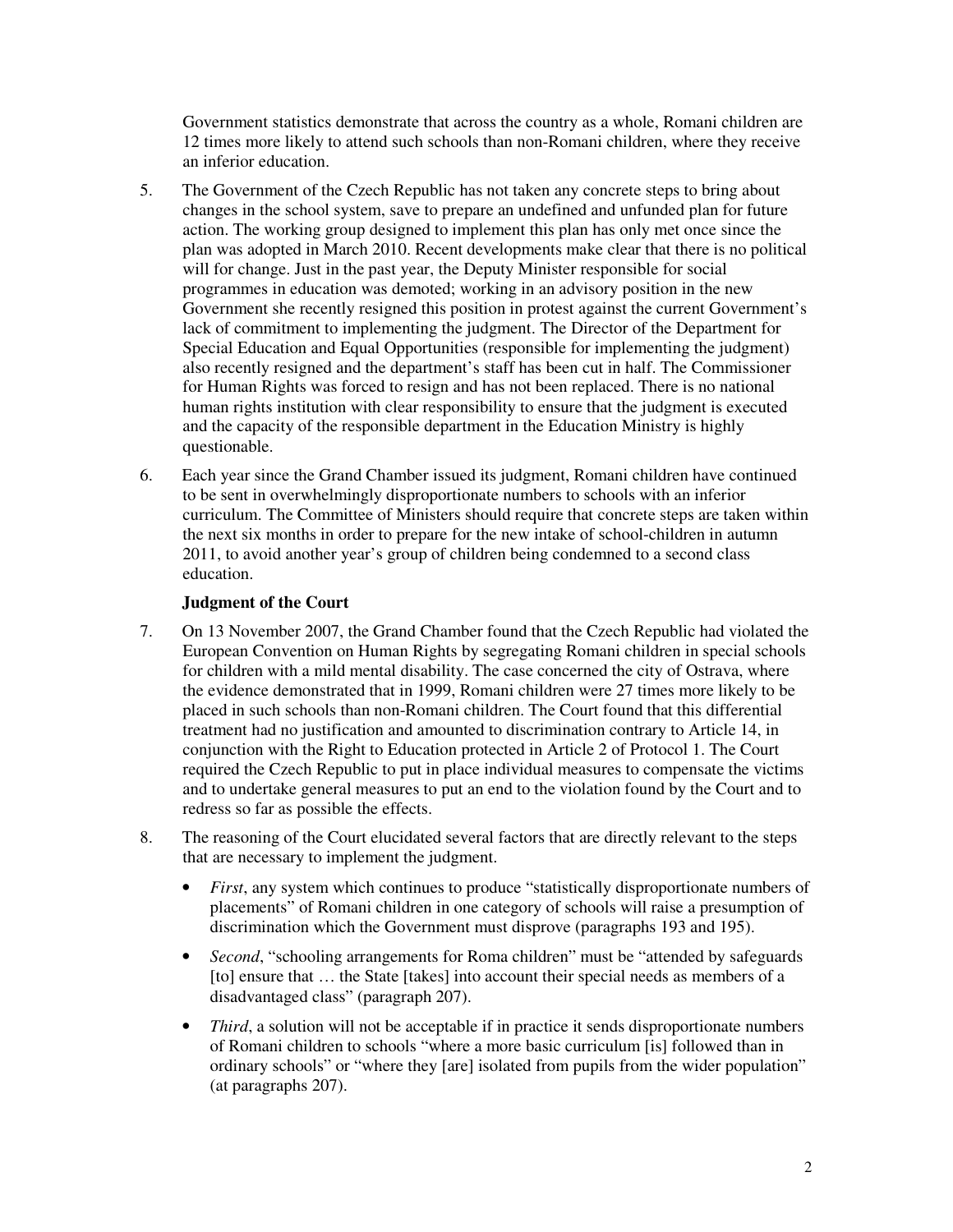• *Fourth*, in light of the historical mistreatment of Roma, the Czech Government has an affirmative obligation, not merely to end segregation, but to design a system of education which "help[s Roma] to integrate into the ordinary schools and develop the skills that would facilitate life among the majority population" (at paragraph 207).

# **Response to the Judgment**

- 9. In briefings to the Committee of Ministers, the Czech Government initially argued that Roma were placed in special schools because of their academic underachievement. However, when the results of official Government surveys were published in 2009 and 2010, they demonstrated that in some regions of the Czech Republic Roma were still up to 27 times more likely to be placed in special schools than non-Roma, and for the first time provided the statistics that demonstrated that across the country as a whole, Roma were more than 12 times more likely to be placed in special schools.<sup>1</sup>
- 10. In a series of responses filed with the Committee of Ministers, the ERRC and the Open Society Justice Initiative (OSJI) have argued that there is **continuing segregation**, in that Government statistics confirm that Roma are still disproportionately allocated to practical schools. In addition, the Government has taken **no concrete steps** to de-segregate the schools, merely producing a lengthy and general action plan which has no funding, no monitoring and a very general timetable for implementation.
- 11. The failure to execute the judgment promptly has meant that since the decision of the Court three new classes of Romani children have started their education in segregated classes. In order to ensure that the next intake of children in September 2011 is not segregated, the Government of the Czech Republic must take immediate concrete steps which should be reviewed by the Committee of Ministers in six months time.
- 12. To fulfill its legal obligation to end the "discriminatory treatment" of Roma, the Czech Government must adopt the following measures:
	- 1. Make a commitment to ensure that no Romani children will be placed into practical schools or classes for pupils with 'mild mental disabilities' for the school year 2011/2012.
	- 2. Adopt legislation in 2011 explicitly mandating the desegregation of Czech schools.
	- 3. Adopt a concrete plan and timeline with clear annual targets to eliminate school segregation and secure full integration of Romani children into the mainstream education system within five years.

<sup>1</sup> See Ústav pro informace ve vzdělávání – Monitoring Rámcových Vzdělávácích Programů (2009), available at http://spolecnedoskoly.cz/wp-content/uploads/monitoring-uiv.pdf, "Analýza individuálního přístupu pedagogů k žákům se speciálními vzdělávacími potřebami," available at:

http://www.msmt.cz/uploads/soubory/tiskove\_zpravy/Analyza\_individualniho\_pristupu\_pedagogu\_k\_zaku m se specialnimi vzdelavacimi potrebami PLNE ZNENI.pdf , Czech School Inspection Authority, "Compendium of results from the thematic control activity in practical elementary schools" (2010), available at:

http://www.csicr.cz/file/85127/TZ%20Kontroln%C3%AD%20%C4%8Dinnost%20praktick%C3%A9%20 %C5%A1koly%20duben%202010.pdf, and "Sociological Research Aimed at the Analysis of the Form and Causes of the Segregation of Children – GAC", January 2009, available at http://www.msmt.cz/file/11372\_1\_1/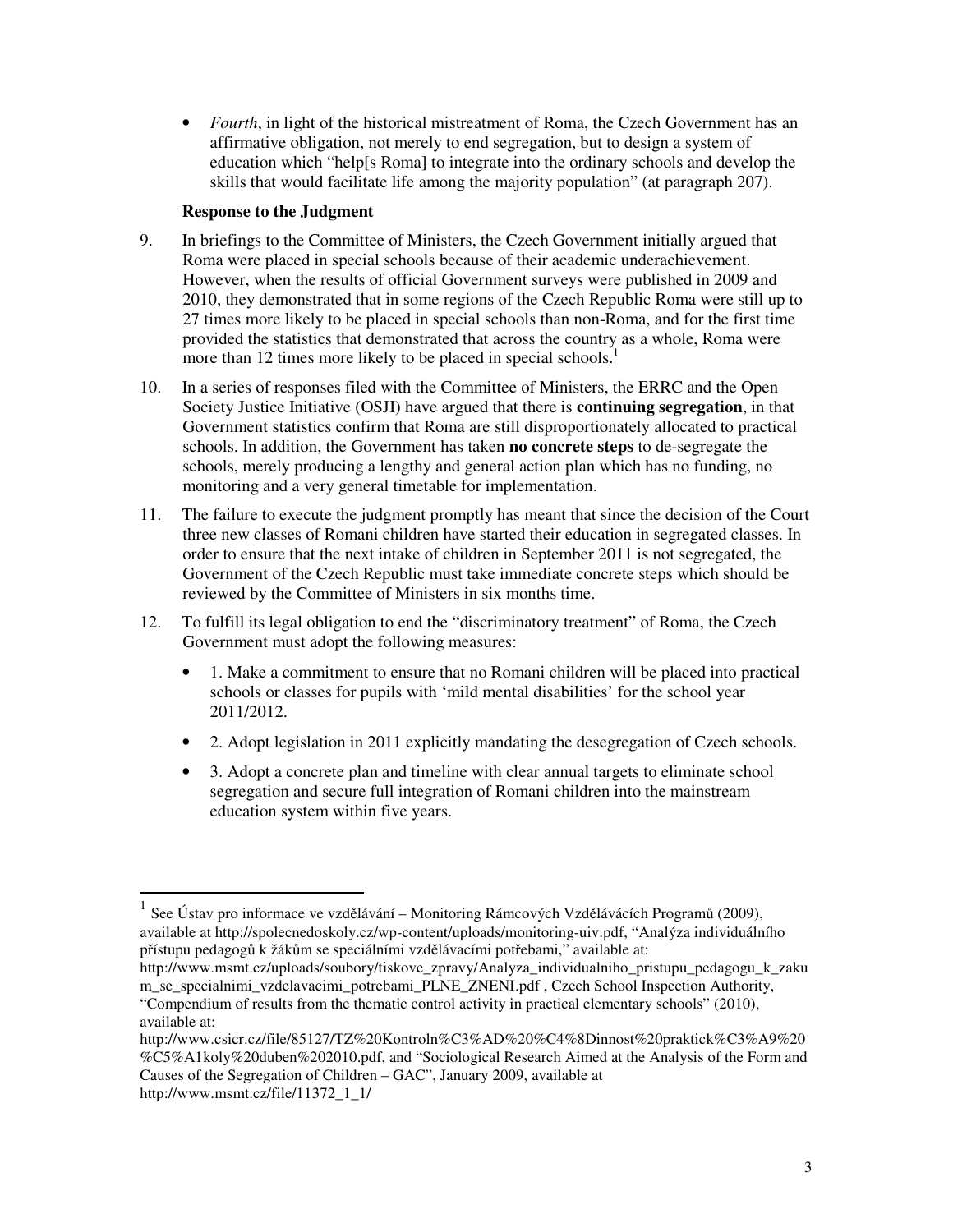- 4. In order to ensure satisfactory progress toward the plan's targets and timetable, systematically monitor on an ongoing basis and publicly disseminate data on school and class placements disaggregated by gender, ethnicity and disability status.
- 5. Allocate sufficient budgetary resources to ensure fulfillment of the plan, accompanied by public dissemination of budgetary information, including about resources being spent on: i) practical schools, ii) other schools where Romani children make up a disproportionate high number of pupils, and iii) all other schools.

### **Prior submissions to the Committee of Ministers**

- 13. *First NGO Report.* On 20 August 2008, a coalition of NGOs submitted to the Committee of Ministers a report on the state of general measures taken by the Czech Government with respect to the execution of the  $D.H.$  judgment.<sup>2</sup> The report was based on research conducted by the ERRC in 2008 which demonstrated that the measures taken by the government did not and could not reverse or even reduce segregation of Roma. A key finding of the report was that the purported abolition of special schools by the 2005 School Act was illusory, as in reality Roma continued to be placed in the same schools that were re-named practical primary schools and educated with the same curriculum for children with a slight mental disability.
- 14. *First Government Report.* On 9 April 2009, the Czech Government submitted its first report on general measures to the Committee of Ministers.<sup>3</sup> In the report, the government minimized the finding of indirect discrimination by the ECtHR, referring to the "academic underachieve[ment]"of Roma pupils, rather than accepting "discrimination" towards them, and suggested that it may be "very difficult to foresee the real impact of Court's judgment." The report did, however, list the measures taken and planned with respect to "modifying the current situation" of Roma such as the formal abolition of special schools by the 2005 School Act, allowing schools to set their own curriculum, and the commission of two statistical reports on Roma segregation.
- 15. *Second NGO Report.* On 20 May 2009, ERRC and the Justice Initiative submitted a further report responding to the government, which demonstrated that the measures taken by the Czech Government were insufficient as (a) Roma pupils continued to be disproportionately placed into former special schools, (b) there was no integration of Roma children into standard primary schools; (c) no special measures had been introduced to take account of the special needs of Roma; and (d) the judgment of the Court had not been sufficiently disseminated to relevant authorities and the public.<sup>4</sup>
- 16. *Second Government Report.* On 1 July 2009, the Government submitted a second report in which they presented the results of the two statistical surveys mapping the state of Roma pupils in Czech elementary schooling. The report identified a number of barriers to inclusive education, such as the underfunding of the education system, a shortage of school counselors and teacher's assistants, and the pro-segregation attitude of public opinion. With respect to the former special schools the Government stated that it intended to "implement measures to help (gradually) educate at least some of the children in today's 'practical

 $2^2$  See "Memorandum Concerning the Implementation and the State of general measures in the Judgment of *D.H. and Others v. The Czech Republic* (Application No. 57325/00)," 20 August 2008, available at http://www.errc.org/db/03/47/m00000347.pdf (last visited 4 November 2009).

<sup>3</sup> See *First Government Report,* note 7 above.

<sup>4</sup> See "*D.H. and Others v. Czech Republic*, Memorandum concerning the state and implementation of general measures to the Committee of Ministers of the Council of Europe from the European Roma Rights Centre and the Open Society Justice Initiative," 20 May 2009.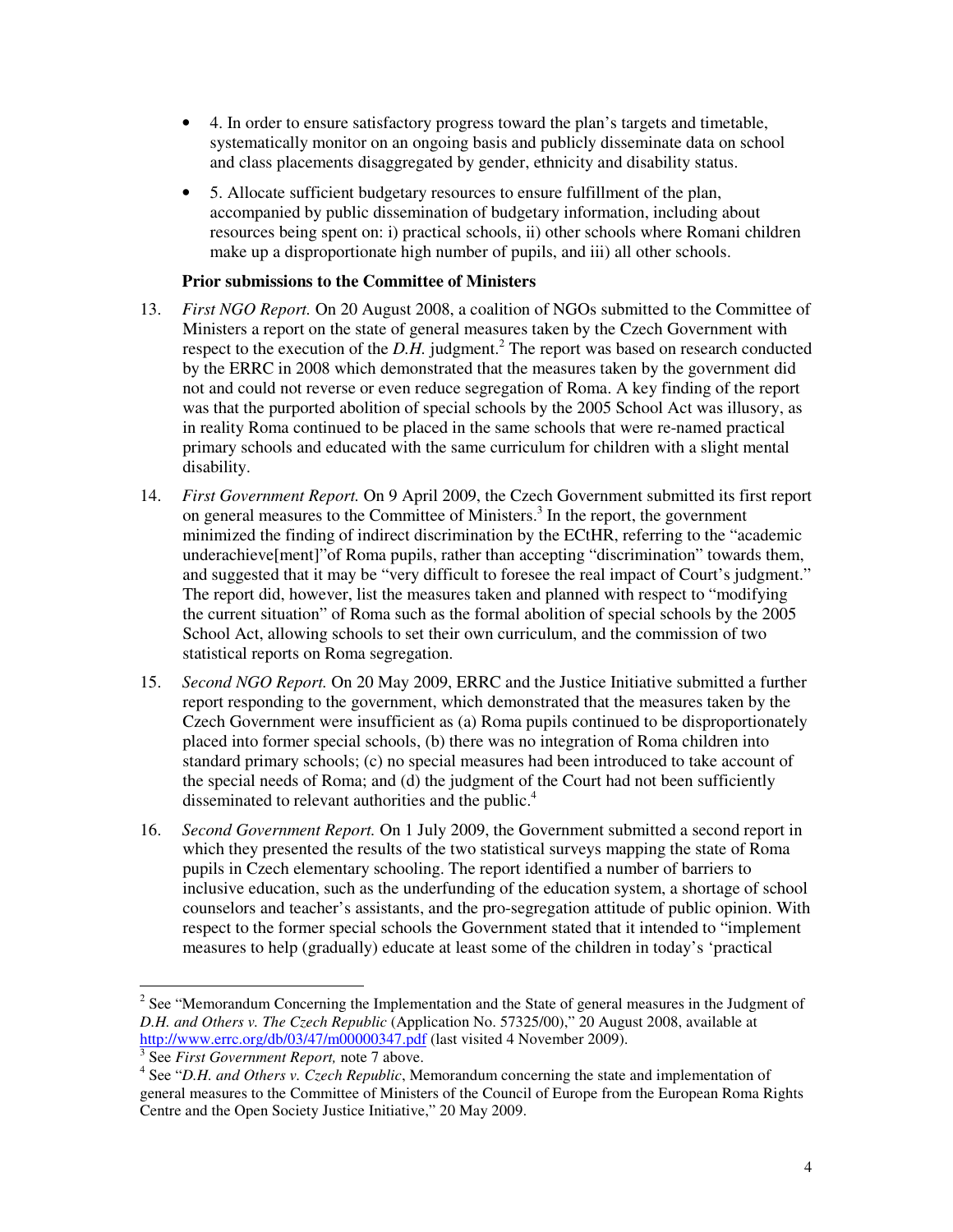primary schools' under the educational mainstream curriculum." and to "enroll children in [practical primary schools] only after all forms of support within the educational mainstream have conclusively been exhausted."<sup>5</sup>

17. *Third NGO Report.* On 11 October 2009, ERRC and the Justice Initiative submitted a third report to the Committee of Ministers which presented the results of a survey undertaken in April 2009 by the Institute for Information in Education commissioned by the Czech Government. The results demonstrated that in the Zlinsky region, Roma pupils were 26 times more likely than non-Roma to be educated in "former special schools," while in the Vysocina region, Roma were 27.5 times more likely to be educated in such schools than non-Roma.<sup>6</sup> The original data from 1999 submitted to the European Court of Human Rights revealed that in the city of Ostrava, Roma pupils were 27 times more likely to be placed in special schools than their non-Roma counterparts.<sup>7</sup> The April 2009 survey also found across the country as a whole, 26.7% of all Roma pupils were in former special schools, as opposed to 2.2% of non-Roma. Roma pupils in the Czech Republic are therefore at least 12 times more likely than non-Roma to be attending former special schools.<sup>8</sup> A further survey commissioned by the Czech Government confirmed that some former special schools were almost completely ethnically homogenous – Roma accounted for at least 90% of total pupil population at a tenth of former special schools in the surveyed sample.<sup>9</sup>

# **Reports on the Situation in the Czech Republic**

- 18. In January 2010 **Amnesty International** published a report on discrimination in education of Roma in the Czech Republic entitled "Injustice Renamed." Amnesty researchers conducted a study of four schools in a particular district in Ostrava, visiting the schools in February and April 2009 in order to assess the situation for the school year 2008-2009. Their research revealed that the four schools in the district had become *more* segregated in recent years, rather than less segregated. One practical school, following the same curriculum as the special schools, had 80% Romani pupils. One mainstream primary school with classes for children with mild mental disability had nearly 100% Romani pupils, while another primary school without special classes was also Roma-only, while a third primary school had only 10% Romani children. The schools were described as "gypsy schools" and the "white school" by both the parents of children and some of the teaching staff.<sup>10</sup>
- 19. On 26 February 2010 the **Committee on Legal Affairs and Human Rights** of the Parliamentary Assembly of the Council of Europe issued a report on "The Situation of Roma in Europe<sup> $11$ </sup> (Doc 12174) in which the Rapporteur expressed concern as to the

<sup>5</sup> See *Second Government Report,* note 8 above.

<sup>6</sup> See *Ústav pro informace ve vzd*ě*lávání – Monitoring Rámcových Vzd*ě*lávácích Program*ů (2009), at pages 9-14. Available at <u>http://spolecnedoskoly.cz/wp-content/uploads/monitoring-uiv.pdf</u><br><sup>7</sup> See D H at pare 134. This figures include both Borne shildren at special schools or press

See *D.H.*, at para. 134. This figures include both Roma children at special schools or practical primary schools and Roma children at other schools but following the sub-standard curriculum for children with mild mental disability.

<sup>8</sup> See *Ústav pro informace ve vzd*ě*lávání – Monitoring Rámcových Vzd*ě*lávácích Program*ů (2009), at pages 9-14. Available at http://spolecnedoskoly.cz/wp-content/uploads/monitoring-uiv.pdf*.,* at page 8.

<sup>9</sup> See "Analýza individuálního přístupu pedagogů k žákům se speciálními vzdělávacími potřebami," 106, available at

http://www.msmt.cz/uploads/soubory/tiskove\_zpravy/Analyza\_individualniho\_pristupu\_pedagogu\_k\_zaku m\_se\_specialnimi\_vzdelavacimi\_potrebami\_PLNE\_ZNENI.pdf (last visited 13 July 2009). A total of 49 former special schools provided actual data or estimates of the proportion of Roma.

<sup>&</sup>lt;sup>10</sup> See Amnesty International, "Injustice Renamed: Discrimination in Education of Roma Persists in the Czech Republic", January 2010, available at http://www.amnesty.org/en/library/asset/EUR71/003/2009/en/8572b7e5-4435-4f43-bb2d-462fd7fdb905/eur710032009en.pdf, accessed 3 November 2010.

<sup>&</sup>lt;sup>11</sup> http://assembly.coe.int/Documents/WorkingDocs/Doc10/EDOC12236.pdf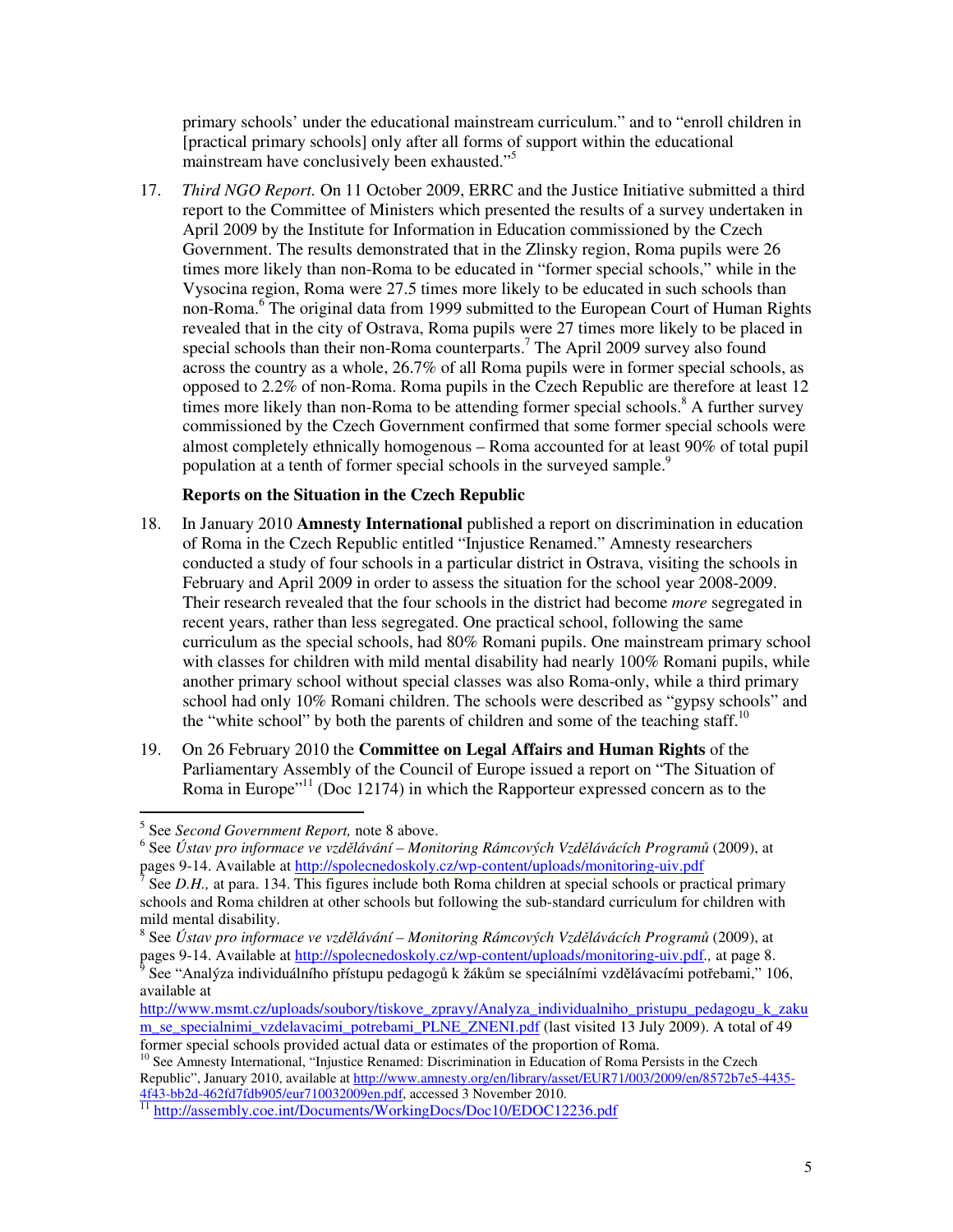"continuing existence of Roma-only classes in the Czech Republic", and noted the concerns of NGOs that recent Government initiatives had changed nothing.

- 20. In May 2010 the **Czech Helsinki Committee** issued its 2009 human rights report, which found that the rights of Roma were being violated and discrimination in education was persisting.<sup>12</sup>
- 21. On 20 October 2010, the **"Strasbourg Declaration on Roma**", which resulted from the Council of Europe High Level Meeting on Roma made specific recommendations with regard to education.<sup>13</sup> The Declaration calls on Member States to "take fully into account the relevant judgments of the European Court of Human Rights…in developing their policies on Roma" (at paragraph 15) and agreed on priorities including the need to "adopt and effectively implement anti-discrimination legislation … including access to … key public services, such as …. education" (paragraph 19), to "promote through effective measures the equal treatment and the rights of Roma children, especially the right to education" (paragraph 24) and to "ensure effective and equal access to the mainstream educational system, including pre-school education, for Roma children and methods to secure attendance, including, for instance, by making use of school assistants and mediators. Provide, where appropriate, in service training of teachers and educational staff" (paragraph 33).

# **Recent Political Developments**

- 22. There have been a number of political developments in the Czech Republic that demonstrate a lack of political will to execute the judgment of the Court.
- 23. The department within the Education Ministry responsible for the de-segregation of schools was closed down, and the Deputy Minister with responsibility for Roma was demoted to a new role. Following the parliamentary elections in May 2010 the situation has considerably worsened.
- 24. In January 2010, then-Deputy Education Minister for Social Programmes Klara Laurencikova gave an interview in which she described the Amnesty International report as "high-quality," and said that it drew attention to problems of which the Ministry was already aware. She said the Ministry had introduced "short-term" measures but that longerterm measures were needed to "address all of the causes" of the situation.<sup>14</sup>
- 25. At the same time, then-Education Minister Miroslava Kopicova sent a letter to the head teachers of all practical schools encouraging them to be particularly careful when assessing Roma, as recent Government research had established that more than 26% of Romani children were attending such schools, and it is "highly unlikely that the number of children of Romani origin with such mental disability is actually this high."<sup>15</sup> The Minister called on practical schools to refuse the enrolment of children without a genuine disability.
- 26. The Minister's letter received an angry response from educators, particularly in West Bohemia, who very vocally defended the existing system.<sup>16</sup> This response lead a senior official from the Ministry of Education, Petr Roupec, to give an interview in which he

 $\overline{a}$ <sup>12</sup> See "Dva roky od rozsudku D.H.: kvalitnejsi vzdelavani pro romske deti?" Mgr. Bc. Lucie Obrovska, available at http://www.helcom.cz/view.php?cisloclanku=2010051703, Accessed 16 October 2010

<sup>&</sup>lt;sup>13</sup> Available at http://www.coe.int/t/dc/files/source/2010\_cm\_roma\_final\_en.doc

<sup>&</sup>lt;sup>14</sup> Interview with Klara Laurenckova, Deputy Education Minister, 13 January 2010, Ro 1 – Radiozurnal page 1, 07:50, Morning interview.

<sup>&</sup>lt;sup>15</sup> 19 January 2010, Letter from the Minister of Education, Youth and Sport, 1084/2010-60. On file with the authors. <sup>16</sup> As reported in RESPEKT magazine on 11 February 2010,

http://www.romea.cz/index.php?id=detail&detail=2007\_7536, accessed 18 April 2010.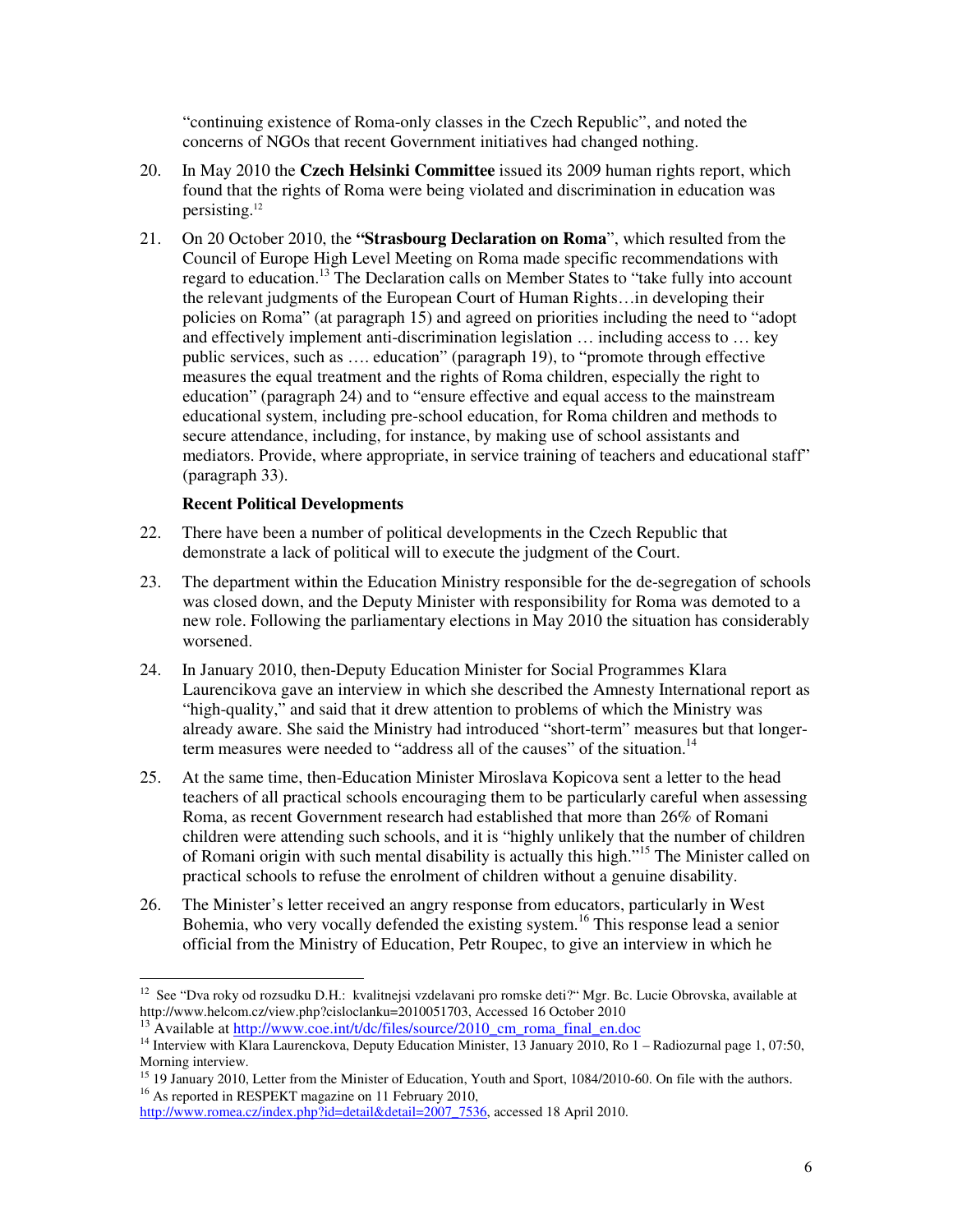sought to justify the segregation of Roma, arguing that if improved methods of research "proved that such a high percentage of Roma have a lower intellect, we must accept it as a fact." He sought to justify the slow pace of change, arguing that "There is no point in seeking radical solutions. It is positive that we are leading a discussion and we have a certain strategy, it is even positive that the practical school teachers reacted to the minister's letter so openly. This all has pushed us forward. But it will take a long time."<sup>17</sup>

- 27. In January 2010 the Ministerial Council proposed the "National Action Plan for Inclusive Education" (NAPIE) which stated that inclusive education for all was a goal of the Government which had not yet been achieved. The Czech Government adopted the NAPIE on 15 March 2010, together with a very general timeline of implementation.<sup>18</sup> However, as of October 2010 there has been only one meeting of the working group charged with implementation of the NAPIE.
- 28. In a letter to the Minister of Education dated 29 January 2010, Amnesty International, the ERRC and OSJI set out their concerns that the NAPIE does not begin to satisfy the needs of Romani children, even if it were to be implemented:
	- *Firstly*, the NAPIE makes no firm commitments, in that it only lays out a timeline for the development of more concrete policies, and does not include specific targets for the inclusion of Roma into mainstream education.
	- *Secondly*, the NAPIE makes no reference to ethnic discrimination, and thus fails to recognise the failing identified by the ECtHR.
	- *Thirdly*, there is no timeline or plan for the desegregation of Czech schools.
- 29. On 11 March 2010, Education Minister Kopicova closed the Department for Social Programmes within the Ministry, citing budget cuts,<sup>19</sup> and the Ministry's "education reform group" was also subsequently closed. Deputy Minister Klara Laurencikova, the head of this department who had been the sole promoter of the implementation of the *D.H.* judgment at the Ministry and who was one of the only Ministry staff open to input from civil society on the topic of desegregation, was demoted to the position of head of the "Special Education Programmes" Section.
- 30. At the end of March 2010, the Czech School Inspection Authority issued a report and announced it would be fining 34 practical schools (former special schools) that had illegally enrolled children without testing their intellectual capacity or obtaining the consent of their parents. Most of the children concerned were Roma.<sup>20</sup> None of the schools have been fined to date. The report also found that 83% of the former special schools had not transformed and were described as "hidden special schools." Across the country as a whole, Romani children still constitute 35% of children diagnosed as having light mental retardation, and in some regions they amount to more than 50% of children diagnosed as such. The report concluded that there were at least 5,000 children without any disability at the practical schools. $^{21}$

<sup>&</sup>lt;sup>17</sup> "Education Official Justifies Status Quo",  $\text{CTK}, 25$  February 2010, on file with the authors.

<sup>&</sup>lt;sup>18</sup> Resolution of the Czech Republic Government nr. 206 from 15 March 2010, on file with the authors. <sup>19</sup> "Ministryneě šskolství odvolá kvuli úsporám tri své námestky"

http://www.ct24.cz/domaci/83608-ministryne-skolstvi-odvola-kvuli-usporam-tri-sve-namestky/, news server of CT 24 (Czech Television), Accessed 31 March 2010.

<sup>&</sup>lt;sup>20</sup> "Children Unjustifiably Enrolled in 'Special Schools" – they face Closure as a Result", Romea, 2 April 2010, available at http://romea.cz/english/index.php?id=detail&detail=2007\_1582

 $21$  The Czech School Inspection Report is on file with the authors.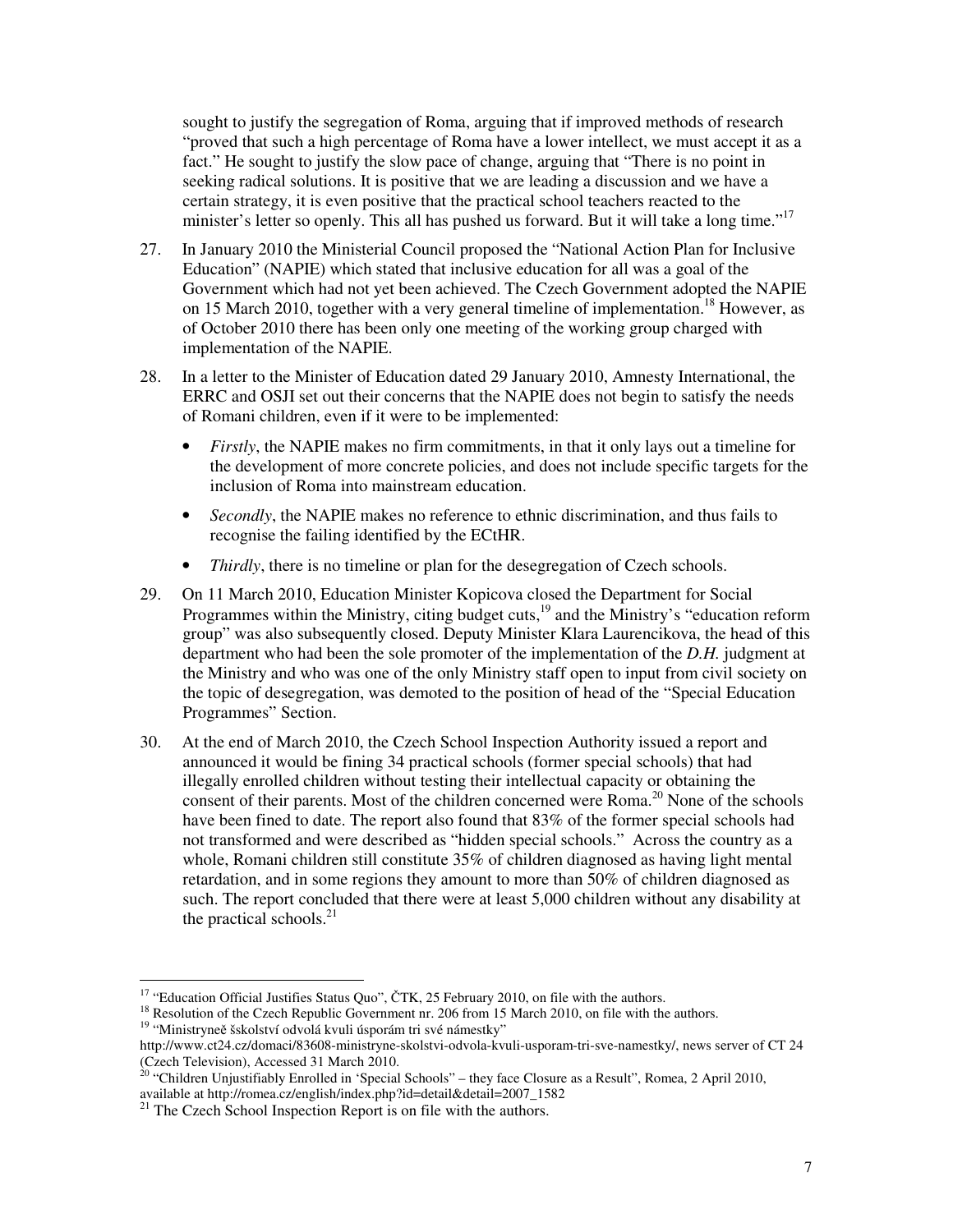31. In April 2010 the Public Defender of Rights (Ombudsman) issued an evaluation of the Czech School Inspection Authority report which found that:

> A) It is indirectly discriminatory for a disproportionate number of Roma children to be recommended by school counselling facilities for education in 'practical elementary schools' without a diagnosis of mental disability or any other disability as defined by the School Act. There does not exist a justifiable reason for this distinction being made which could explain the disproportionately high percentage of Roma children being recommended for education in the 'practical elementary schools'. Moreover, assignment to education in a 'practical elementary school' without a diagnosis of mental disability constitutes a fundamental error on the part of the body responsible, irrespective of whether the children are Roma or not.

> B) It is discriminatory that one-third of the children diagnosed as mentally disabled are also Roma. As in the above question, the negative effects of this different treatment of Roma and non-Roma children are not justified by any legitimate aim and cannot be qualified as anything other than discriminatory.<sup>22</sup>

- 32. Also during March 2010, media reported on the Education Ministry's intention to introduce the Romani language as an elective subject in schools. Shortly thereafter, a Facebook page opposing Romani language instruction was established and quickly gained more than  $40,000$  fans.<sup>23</sup>
- 33. The Matrasovova Elementary School, one of the few schools in the Czech Republic with a proven track record of successfully integrating Czech and Romani children, was closed in 2010. One of the local officials involved in the process, Liana Janáčková, is a senator who has regularly made racist statements about the Roma.<sup>24</sup>
- 34. Meanwhile, the anti-Roma climate in the Czech Republic has escalated. In April 2010 the newspaper *Mladá Fronta DNES* reported that someone with access to an official e-mail address at the Nedvedova Elementary School in Olomouc had been sending anti-Roma jokes to faculty members. Police were investigating; supposedly only the school Director and two Deputy Directors had access to the account. The school had been established by the city, and Mayor Martin Novotny told the press that the incident was inexcusable.25 Also in April 2010, a group calling itself "D.O.S.T." (an acronym meaning "enough") held a demonstration in Prague entitled "There has been enough anti-discrimination" and calling for the closing of the Office of the Human Rights and Minorities Minister. The League against Anti-Semitism reported that it had long been monitoring many of the groups supporting D.O.S.T. because of their anti-Semitic, fascist, racist and xenophobic views and actions.<sup>26</sup>
- 35. In June 2010 the outgoing Government adopted its "Report on the State of Roma Communities in the Czech Republic for 2009." The report praised the Education Ministry's initiatives to implement inclusive education in the Czech school system and steps leading

<sup>&</sup>lt;sup>22</sup> "Opinion of the Public Defender of Rights on suspicions of discrimination against pupils and students of Romani origin - findings from a report on the inspection activities of the Czech School Inspectorate at practical primary schools", available at: http://spolecnedoskoly.cz/wp-content/uploads/stanovisko-verejneho-ochrance-prav-kdiskriminaci-romskych-zaku.pdf, Accessed 3 November 2010.

<sup>&</sup>lt;sup>23</sup> "Facebook group against Romanes language in Czech schools: 40 000 strong", ROMEA, 24 March 2010, available at http://www.romea.cz/english/index.php?id=detail&detail=2007\_1571, Accessed 16 October 2010.

<sup>&</sup>lt;sup>24</sup> See "Podraný family seeks legal advice regarding Czech Senator Liana Janáčková", ROMEA, 19 March 2010. <sup>25</sup> "MfD: Teachers at an Olomouc elementary school make jokes at expense of Roma", ROMEA, 30 April 2010,

available at http://www.romea.cz/english/index.php?id=detail&detail=2007\_1625, Accessed 16 October 2010 <sup>26</sup> "Czech MP supports event called , There Has Been Enough Anti-Discrimination", ROMEA, 5 April 2010, available at http://www.romea.cz/english/index.php?id=detail&detail=2007\_1585, Accessed 16 October 2010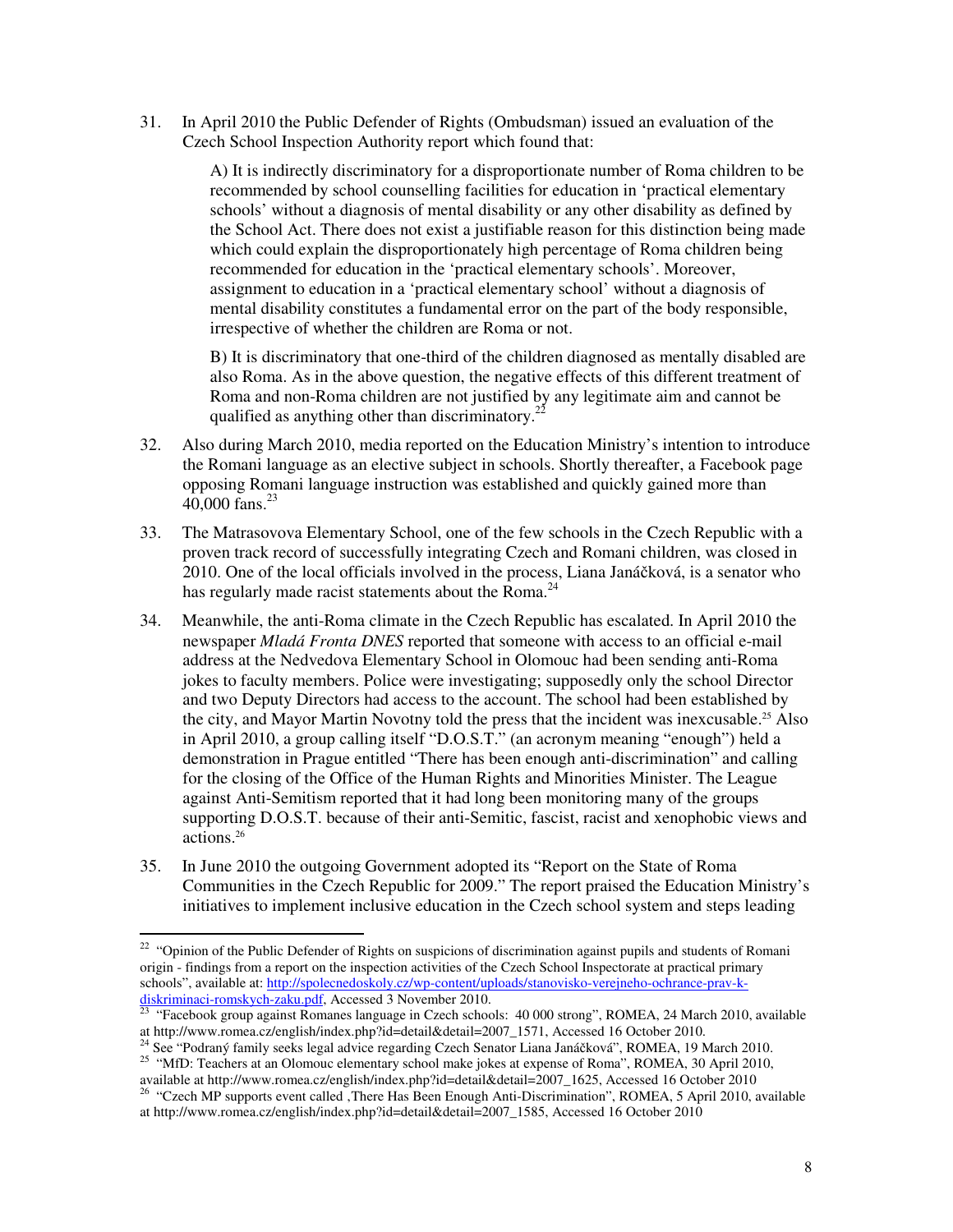to the preservation of the Romani language.<sup>27</sup> The Government also adopted its Report on the State of Human Rights in the Czech Republic, which mentioned that in response to the *D.H.* judgment that the Government had commissioned a sociological survey of 99 schools serving socially excluded localities in order to analyze the forms and causes of the segregation of "children and young people from socio-culturally disadvantaging backgrounds", and that the study showed "great variations" in the degree to which children with "special educational needs" are integrated. The report also mentions the activities of the "Together to School" NGO coalition and identifies the problem of the "still insufficient transformation of the former special schools and diagnoses by school counseling facilities which are neither sufficiently individualized nor of sufficient quality." The report notes that the Education Ministry, the Czech School Inspection Authority and NGOs have discovered "many deficiencies in the process of enrolling children into special education."<sup>28</sup>

The situation since the May 2010 elections

- 36. As a result of the May 2010 parliamentary elections, the human rights apparatus at the Office of the Government of the Czech Republic has been severely reduced, and significant changes have taken place within the Education Ministry making the execution of the Court's judgment in the *D.H.* case virtually impossible.
- 37. On 13 June 2010, a new Minister of Education, Josef Dobes, was appointed. The new Government has announced that there will no longer be a separate group within the Ministry responsible for the education of children from a socially disadvantaged environment (previously led by Deputy Minister Laurencikova), but that this responsibility will be merged into the group with responsibility for general, vocational and continuing education.
- 38. The Minister announced on 1 September 2010 that staff within the Section for Operational Programmes, which oversees the use of EU Structural Funds for education, would be cut by 30% in order to save money, which may reduce resources available to support desegregation.
- 39. According to Together to School, the Ministry has made no plans to implement the media campaign to de-stigmatise Romani children announced by the previous Education Minister and Deputy Minister in November 2009.
- 40. The Education Minister has confirmed that the Ministry is considering the plan proposed by Member of Parliament Petr Gazdik that children who have to repeat a year twice should be recommended to attend a practical school. A first meeting on this topic has been convened in the Ministry and there is speculation that this measure will be included in an amendment to the Schools Act due to be discussed by the Government in November 2010.
- 41. The post of Human Rights and Minorities Minister (first established in 2006) was not reappointed in the new cabinet despite many protests from civil society. When it existed, this cabinet–level position was responsible for horizontal implementation of human rights and minority concerns across Government policy. The two office-holders of this post advanced legislation to protect human rights, combated discrimination, and enforced protection of the Roma minority in particular. During his time as minister, Michael Kocab espoused the view that "Roma children need to be integrated into the mainstream school system, and the

<sup>&</sup>lt;sup>27</sup> "Czech government approves Report on the State of Roma Communities in 2009", ROMEA, 15 June 2010, available at http://www.romea.cz/english/index.php?id=detail&detail=2007\_1653, Accessed 16 October 2010  $28$  "Zprava o stavu lidskych prav v Česke republice v roce 2009", pp. 53-55, available at

http://www.rynet.cz/romea/dokumenty/zprava\_LP-2009.pdf, Accessed 16 October 2010. Translation from Czech original by Gwendolyn Albert.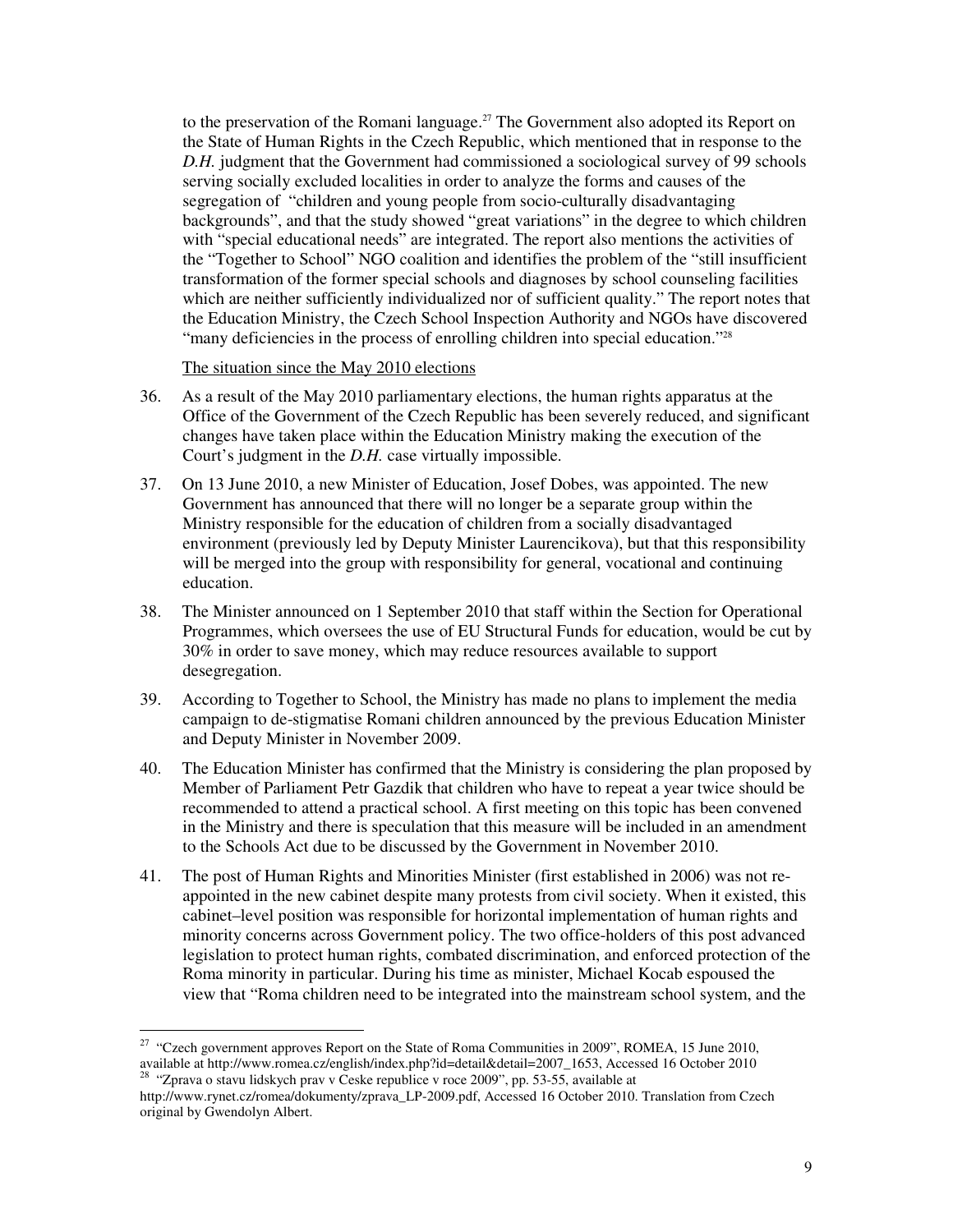prejudice that they are of a lower mental capacity needs to be remedied."<sup>29</sup> There is currently no-one who is specifically assigned responsibility for overseeing implementation of the judgment within the Office of the Government.

42. Following the elections, Roman Joch was appointed to the position of human rights advisor to the Czech PM. This appointment has been criticised by human rights observers who objected to the fact that Mr Joch opposed the transposition of EU Race Directive 2000/43 into Czech legislation and has expressed admiration for Chilean dictator Augusto Pinochet.<sup>30</sup> In a radio interview in August 2010, Mr Joch said he would be advising the Prime Minister to close the Office of the Human Rights Commissioner entirely.<sup>31</sup> Shortly thereafter, in September 2010, Prime Minister Necas asked Commissioner Kocab to resign. Even though Commissioner Kocab indicated he would prefer not to resign until it was clear who his successor would be, he was eventually forced out. Inside the Czech Republic, Commissioner Kocab was broadly viewed as having placed great emphasis on the human rights of the Roma minority during his time in office, first as Human Rights and Minorities Minister and then as Human Rights Commissioner, a fact which made him unpopular.<sup>32</sup> As of October 2010, a new Human Rights Commissioner has yet to be appointed. Mr Kocab has recently commented as to the lack of responsibility for human rights within the Czech Republic as a result of the failure to replace him:

> I unfortunately expected the PM to take this lax approach, and that is why I said I did not want to leave until I could hand the office over to the specific person who would replace me. That was not possible. The office is now in a state of total anarchy. Given our obligations to the Council of Europe, the EU, the OSCE, and the UN this state of affairs is unsustainable. Moreover, 14 days ago the office was told it would no longer be handling the agenda on human rights in the EU, which I consider completely scandalous. The Czech Republic will no longer be overseeing its own implementation of human rights treaties within the EU framework.<sup>33</sup>

- 43. In this context it is important to recall that the Czech Republic does not yet have an independent human rights body in place which meets the requirements of the Paris Principles.<sup>34</sup>
- 44. In June 2010 the Coalition Together to School (Coalition)<sup>35</sup> called on the incoming Government to specifically mention the issue of Roma inclusion in education in its Programme Declaration, arguing that enrolling Roma in mainstream schools would save the state dozens of billions of crowns. The Coalition said the World Bank had calculated the losses to the country in potential income due to the continued under-education of Romani children at CZK 16 billion annually.<sup>36</sup> In addition, the Coalition called on the

 $\overline{a}$ 

http://www.nhri.net/NationalDataList.asp?MODE=1&ID=1, accessed 16 October 2010.

<sup>&</sup>lt;sup>29</sup> See http://www.praguepost.com/print/1162-ministry-maps-school-segregation.html

<sup>&</sup>lt;sup>30</sup> "Incoming human rights advisor to Czech PM praises authoritarianism, Pinochet", ROMEA, 21 August 2010, available at http://www.romea.cz/english/index.php?id=detail&detail=2007\_1793, Accessed 16 October 2010.

 $31$  "Joch navrhne premierove zrusit urad zmnocnenec pro lidska prava", ROMEA, 18 August 2010, available at http://www.romea.cz/index.php?id=detail&detail=2007\_8484, Accessed 16 October 2010

 $32$  "Czech Government removes Kocab as Human Rights Commissioner", ROMEA, 19 September 2010, available at http://www.romea.cz/english/index.php?id=detail&detail=2007\_1900, Accessed 16 October 2010 <sup>33</sup> See http://www.romea.cz/english/index.php?id=detail&detail=2007\_1996

<sup>&</sup>lt;sup>34</sup> See the ranking of the Office of the Ombudsperson of the Czech Republic at

<sup>&</sup>lt;sup>35</sup> Together to Schools is an informal coalition of NGOs including Z§vůle práva, the ERRC, Step by Step ČR, OSF Praha, DROM, IQ Roma Servis, ROMODROM, Czech Helsinki Committee, Life Together, League of Human Rights, Romské sdružení Čačipen, Slovo 21, SPOLEČNĚ – JEKHETANE, LIGA and Envi.  $36$  The policy note on which this information is based is at:

http://siteresources.worldbank.org/INTROMA/Resources/Policy\_Note.pdf, accessed 16 October 2010.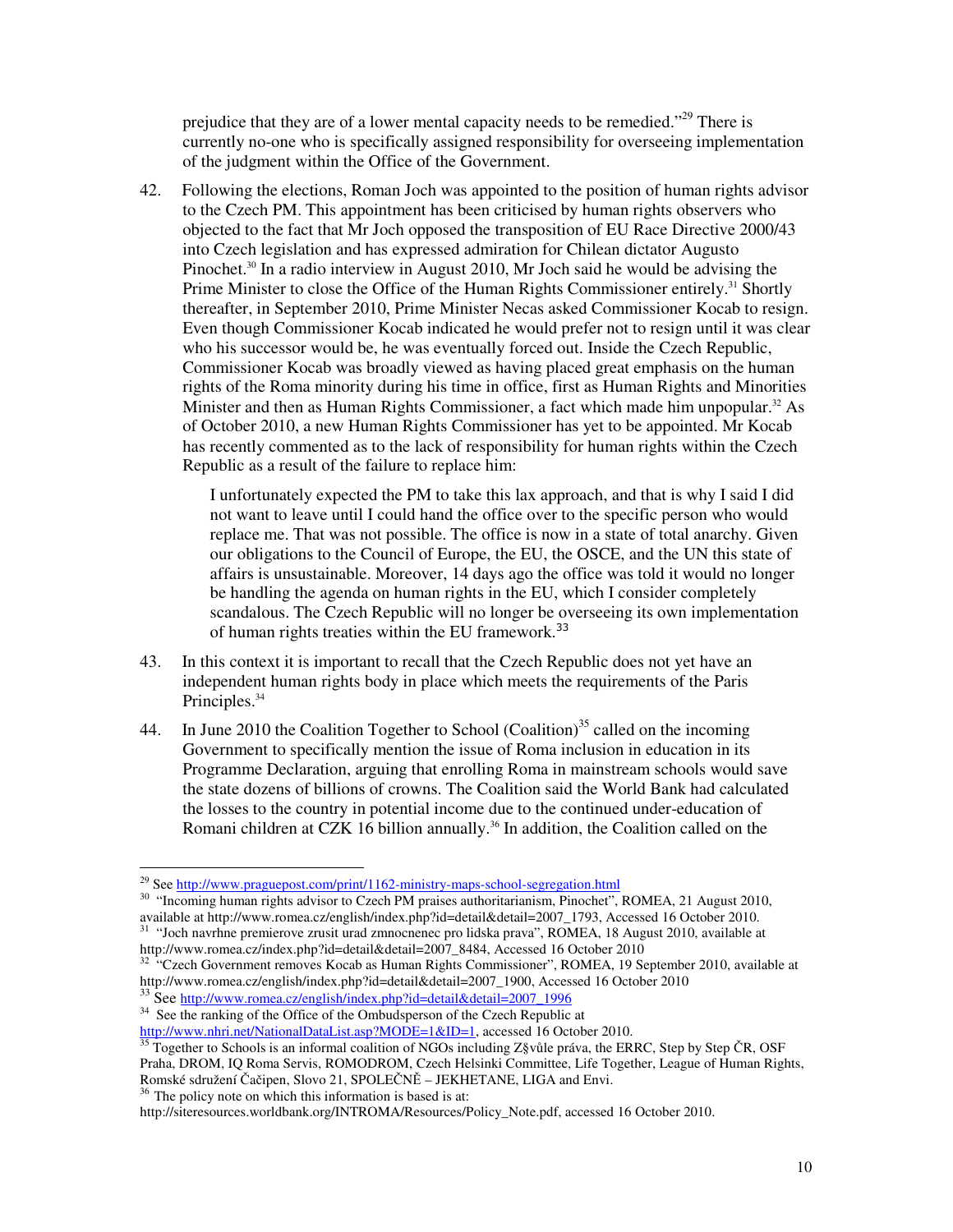Government to introduce a year of mandatory pre-school attendance and to launch a media campaign to combat anti-Roma prejudice.<sup>37</sup>

- 45. In June 2010 Prime Minister Necas publicly announced that school desegregation would be included among the priorities of the Government Programme Declaration: this commitment was not fulfilled.
- 46. In July 2010 the Czech State took up the presidency of the "Decade of Roma Inclusion 2005-2015". The previous Government had made a commitment to host a conference as part of the presidency on "Desegregating Education in CEE: Good Practices and the Way Forward". However, the new Education Minister has failed to publicly support the conference, originally scheduled for 10-11 November 2010, and it has had to be indefinitely postponed after organisers (including the ERRC and OSJI) were informed that the Education Ministry was not able to confirm whether it would support the conference, or provide funding or organisational assistance for it.
- 47. In October 2010, members of the Coalition learned that the amendments to Education Ministry Decrees 72 and 73 on which they had consulted with the previous Education Ministry for more than a year would not be adopted after all and were being reworked. Decree 72 would have regulated the provision of psychological evaluations at counseling facilities and schools, i.e. the testing procedures that were criticised by the Court in its judgment, and was intended to ensure that the process could not be abused. Decree 73 would have regulated special needs education, in order to ensure that such education is only provided to those who genuinely need it.
- 48. In October 2010, two key Education Ministry officials resigned their post in protest against the Government's failure to prioritise equal education for Romani children: Viktor Hartos, Director of the Department of Special Education and Equal Opportunities and Klara Laurencikova, Ministerial Advisor, assisting the new Government during the transition period in this area. At the time of his resignation, Mr Hartoš announced:<sup>38</sup>
	- 1. The Minister unofficially froze the NAPIE.

 $\overline{a}$ 

- 2. In October 2010, the Ministry reduced the staff of the Department of Special Education and Equal Opportunities by half (currently responsible for implementing the judgment).
- 3. The total abolition of the Department of Special Education and Equal Opportunities is now reportedly being considered.
- 4. The Ministry has not published the "methodological recommendations" for schools concerning socially disadvantaged pupils developed by the previous Ministry.
- 49. Mr Hartoš explained the reasons why he was no longer able to continue in his role, referring to the failure to introduce the amended Education Ministry Decrees 72 and 73:

I was supposed to develop a concept for special needs education, but I discovered that a plan for that area has been ready and waiting for approval since March. I informed the minister that the existing plan is comprehensive and in accordance with modern

<sup>&</sup>lt;sup>37</sup> "Together to School: Roma inclusion in regular schools will save the state billions", ROMEA, 22 June 2010, available at http://www.romea.cz/english/index.php?id=detail&detail=2007\_1662, Accessed 16 October 2010 <sup>38</sup> "Czech official quits Education Ministry over failure to address special schools", ROMEA, 2 November 2010, on file with the authors.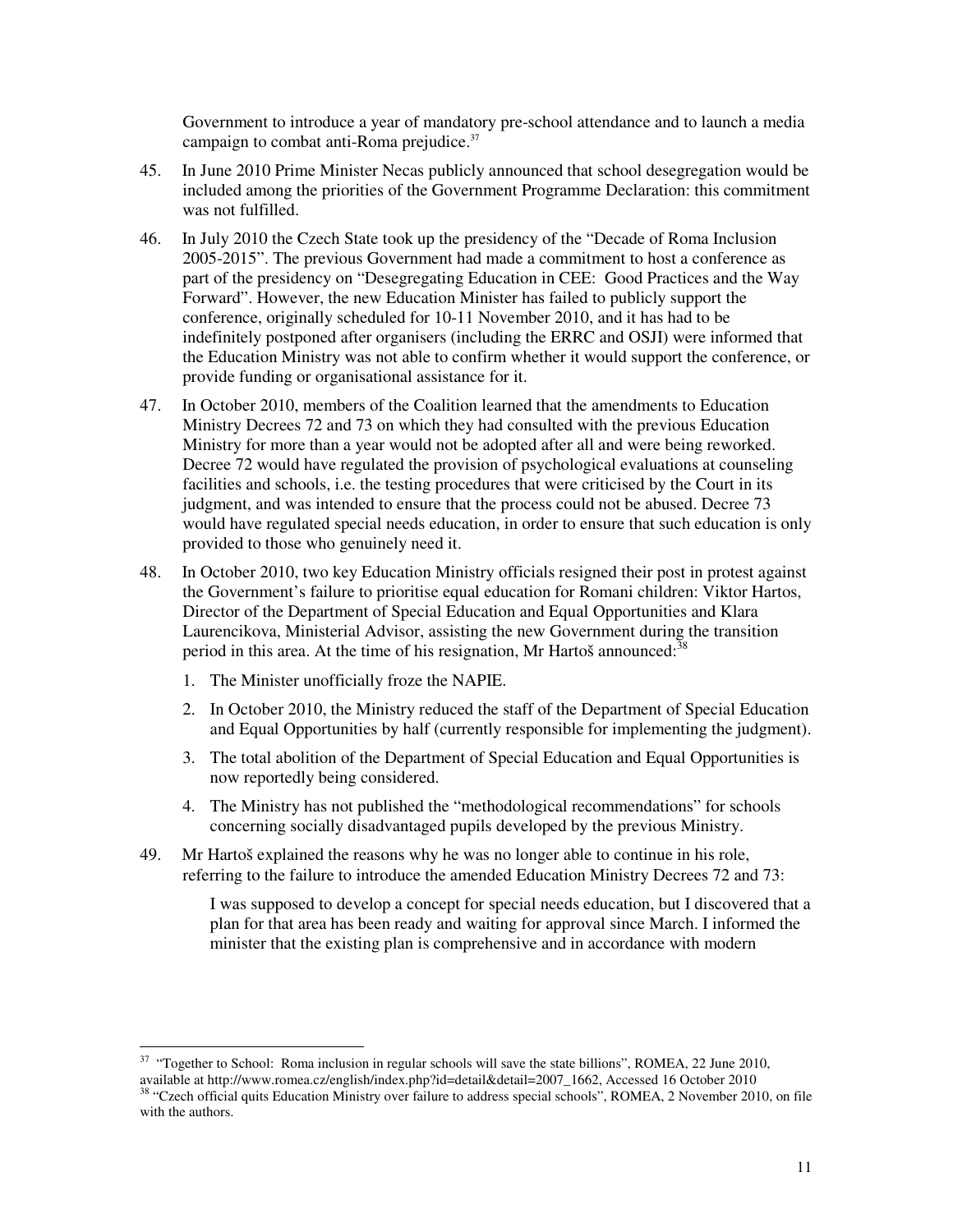trends… The ministry has different objectives in mind, and given what I know as a child psychiatrist, I cannot defend its policy.<sup>39</sup>

50. The resignation letter of Mr Hartoš describes the current attitude of the government with regard to the implementation of the judgment of the Court in the *D.H.* case:

> As the team leader I cannot identify, either professionally or personally, with the current approach of the Education Ministry toward fulfilling the obligations flowing from the condemnatory verdict of the European Court from 2007. No genuine effort is being made to contribute toward resolving this serious problem that affects society as a whole; rather, there is a tendency to be satisfied with mere formalities. $40$

# **B. SAMPANIS AND OTHERS V. GREECE**

- 51. On 5 June 2008 the Court issued its judgment in the case of *Sampanis and Others v. Greece*, on the State's failure to provide the children of 11 Romani applicants with schooling during the 2004-2005 school year and the subsequent placement of the children in segregated facilities. The Court found that the State had violated Article 14 (prohibition of discrimination) of the Convention in conjunction with Article 2 of Protocol 1 (right to education). The Court further found that the occurrence of certain "incidents of a racist character" had an impact on the authorities' decision to place the Romani children in segregated schooling. It also found that there was no effective remedy to secure redress for the above in violation of Article 13.
- 52. Two and a half years after the judgment against Greece, Romani children, including the applicants, remain in a segregated educational setting and no real efforts have been made to improve enrolment rates of Romani children or to ensure fully integrated education for Romani children.

#### **Factual Background**

- 53. In August 2004, the Minister for Education of Greece issued a press release stressing the importance of integrating Romani children into the education system. Soon thereafter, on 10 September 2004, an official from the office of the State Secretary for the education of persons of Greek origin and intercultural education, accompanied by two Greek Helsinki Monitor representatives, visited the Romani camps in Psari near Aspropyrgos, for the purpose of encouraging parents to enrol their children in school.
- 54. In the wake of these events, on 21 September 2004 the applicants, 11 Greek nationals of Romani origin living in Psari, went to the primary school in Aspropyrgos with other Romani parents in order to enrol their children. The headmasters of two schools refused to enrol the children, arguing that they had not received any instructions to do so from the competent ministry, and told the applicants they could enrol when the necessary instructions had been received. However, the parents were never invited to enrol their children.
- 55. On 9 June 2005, 23 children of Romani origin, including the applicants' children, managed to enrol for the next school year 2005-2006. When they arrived at school for the first day of term in September 2005, non-Romani parents protested against the admission of Romani

 $39$  See "Czech Official quits Education Ministry over failure to address special schools", ROMEA, 2 November 2010, available at http://www.romea.cz/english/index.php?id=detail&detail=2007\_199

<sup>&</sup>lt;sup>40</sup> Available at http://aktualne.centrum.cz/domaci/politika/clanek.phtml?id=681420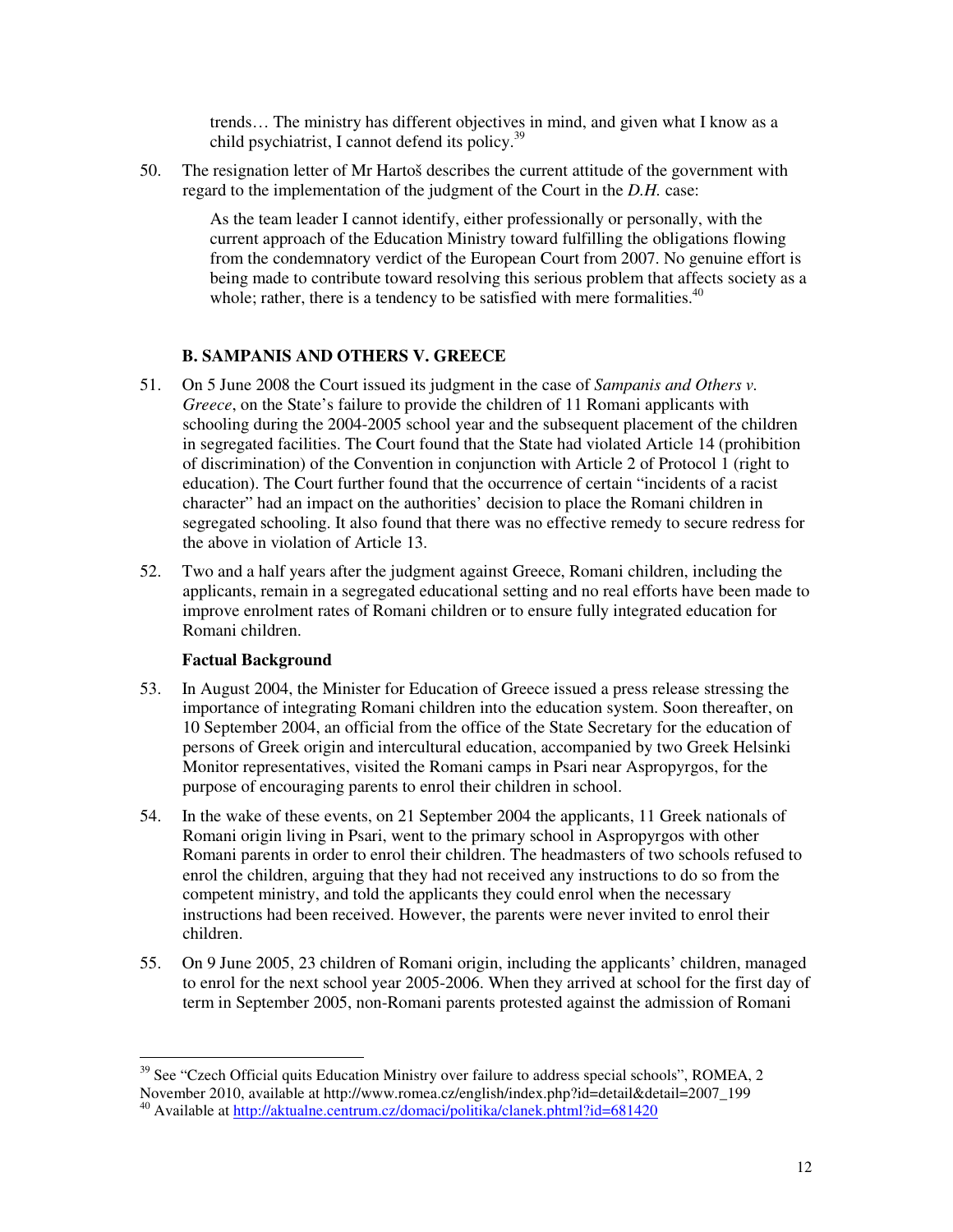children in the school, blocked the Romani children's entrance and demanded that they be transferred to another building. The demonstrations continued daily into October.

56. On 25 October 2005 applicants were pressured into signing a statement drafted by primary school teachers, which stated that they wanted their children to be transferred to a building separate from the school. On the basis of this document, from 31 October 2005, the applicants' children were segregated into separate classes in an annex to the main Aspropyrgos primary school building, and the blockade of the school was lifted. The annex, located five kilometres from the primary school, consisted of prefabricated classrooms on land belonging to the municipality of Aspropyrgos.

### **Judgment of the European Court of Human Rights**

- 57. In its judgment, the Court made the following findings:
	- that there was a violation in placing the children in segregated schooling facilities;
	- that there was a violation in the denial of access to primary school in 2004-2005;
	- that there were violations despite domestic legislation providing the possibility of enrolling pupils at primary school simply by means of a declaration signed by someone with parental authority, provided birth certificates are produced in due course;<sup>41</sup>
	- that Roma are in a vulnerable position in Greece and that, as such they may require special measures to ensure the full enjoyment of their rights and specifically that the prohibition of discrimination under Article 14 requires in certain circumstances a difference of treatment in order to correct inequality;  $42$
	- that it is important to set up an appropriate system of assessment of the capacities of children with learning needs, to monitor their progress, especially in the case of children from ethnic minorities, and to provide for possible placement in preparatory classes on the basis of non-discriminatory criteria.<sup>43</sup>
	- that the applicant parents, as members of an underprivileged and often uneducated community, had been unable to assess all the aspects of the situation and the consequences of their consent to the transfer of their children to a separate building. Reiterating its findings in the *D.H. and Others* judgment regarding the fundamental importance of the prohibition of racial discrimination, the Court considered that the possibility that someone could waive their right to be free of such discrimination was unacceptable and incompatible with an important public interest.
- 58. Each of the 11 applicants was awarded  $\epsilon$ 6,000 in non-pecuniary damages. These damages have been paid; but all of the children involved in the case remain in a segregated educational setting. Those still in school *still* attend the Roma only segregated 12<sup>th</sup> primary school (previously annexed to  $10<sup>th</sup>$  primary school) in Psari, Aspropyrgos, despite Government assurances to the Committee of Ministers in its session on 3 December 2009 that this would be remedied.

#### **Response to the Judgment**

59. Greek Helsinki Monitor (GHM) has filed a series of responses with the Committee of Ministers and, together with the ERRC and Minority Rights Group-Greece (MRG-G), has

 $\overline{a}$ <sup>41</sup> Paragraph 86 of the *Sampanis* judgment.

<sup>42</sup> *Ibid*.

<sup>43</sup> Paragraph 92 of the *Sampanis* judgment.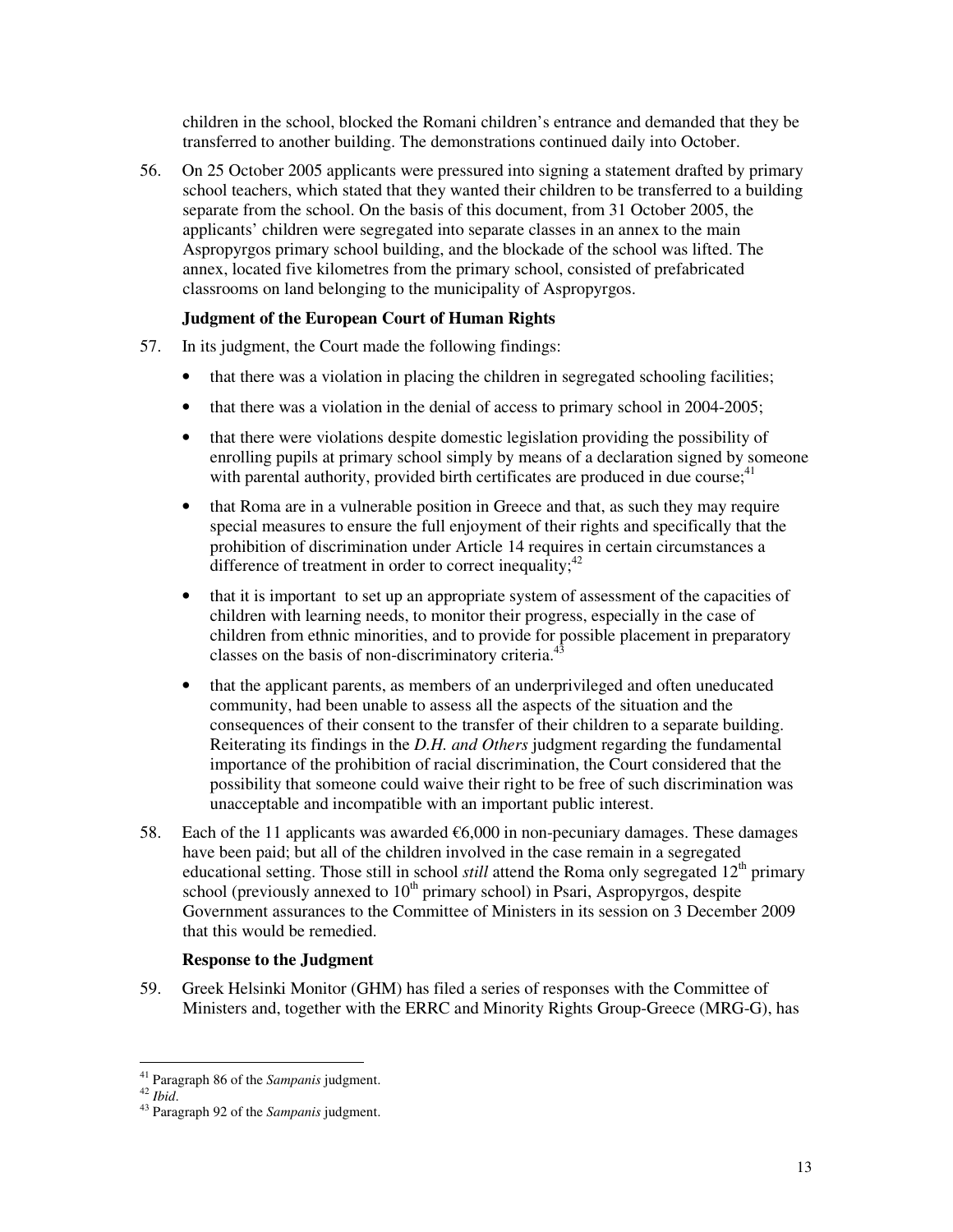taken a number of steps with the Greek authorities to try to ensure compliance with the Court's judgment.

#### **Prior submissions to the Committee of Ministers**

60. GHM submitted observations to the Committee of Ministers on 4, 9 and 16 December 2009 in the aftermath of the Committee of Ministers' review of *DH and Others* on 3 December 2009, in which it noted information provided by Greek authorities on individual and general measures in *Sampanis*. The Committee of Ministers decided to resume consideration of the execution of the judgment for their 1086th meeting in June 2010. At that meeting, the Committee of Ministers postponed consideration of the issue until this 1100th meeting, in light of further information concerning general and individual measures submitted by the Greek authorities in January and March 2010. All information is therefore currently under examination.<sup>44</sup>

#### **Developments from December 2009 to November 2010**

- 61. On 27 August 2009, the GHM and MRG-G sent an urgent complaint to the Greek Ombudsman. The complaint followed two unanswered letters<sup> $45$ </sup> sent to the Ministry of Education's Special Secretary for Cross-Cultural Education and the Minister of Education concerning the lack of access to non-segregated education of Romani children in Psari, Aspropyrgos, including the applicants in *Sampanis and Others* and three other communities. These letters called on the Ministry of Education to ensure that the Romani pupils attend the  $10^{th}$  school. On 12 March 2010, the Ombudsman's Office responded, without giving reasons, that it had decided not to act upon the merits of the complaint.<sup>46</sup>
- 62. Segregation of Romani pupils continued in Psari, Aspropyrgos during the school year 2009-2010 despite assurances from Greek authorities to the Committee of Ministers at its December 2009 meeting. This matter is now the subject of a further application to the European Court of Human Rights on behalf of 140 Roma in Psari, Aspropyrgos (98 children of mandatory school age and 42 parents or legal guardians).<sup>47</sup> An additional application on behalf of 23 Roma in Sofades, Thessaly (15 children of mandatory school age and 8 parents) challenging school segregation was filed. $48$
- 63. In March 2010, the Ministry of Education, through Special Secretary Ms. Thalia Dragona, issued a call for a project on a new programme for Roma education, spanning three years with financing from the European Social Fund (ESF). This call yielded no responses. Another call was issued in June 2010 which was broken down into four regional programs. In September 2010, the Ministry of Education awarded the Aristotle University of Thessaloniki with the regional programme for Northern Greece, $49$  the remaining three regional programs being awarded to the University of Athens.<sup>50</sup> The project has yet to show any progress.

 $\overline{a}$ <sup>44</sup> See Committee of Ministers conclusion available at:

http://www.coe.int/t/DGHL/MONITORING/EXECUTION/Reports/Default\_EN.asp?dv=1&StateCode=GRC, accessed 3 November 2010.

<sup>45</sup> Letters available at: http://cm.greekhelsinki.gr/uploads/2009\_files/ghm1184\_roma\_education\_letters\_english.doc, accessed 3 November 2010.

<sup>46</sup> Greek Ombudsman, *Letter to GHM and MRG-G*, Reference, no. 15965/20094: 12 March 2010, on file with the authors.

Filed on 7 October 2009, Application Number 59608/09.

<sup>48</sup> Filed on 29 December 2009, Application Number 7973/10.

<sup>&</sup>lt;sup>49</sup> See announcement by Ministry of Education available at: http://www.edulll.gr/?p=3069, accessed 3 November 2010. <sup>50</sup> Ibidem..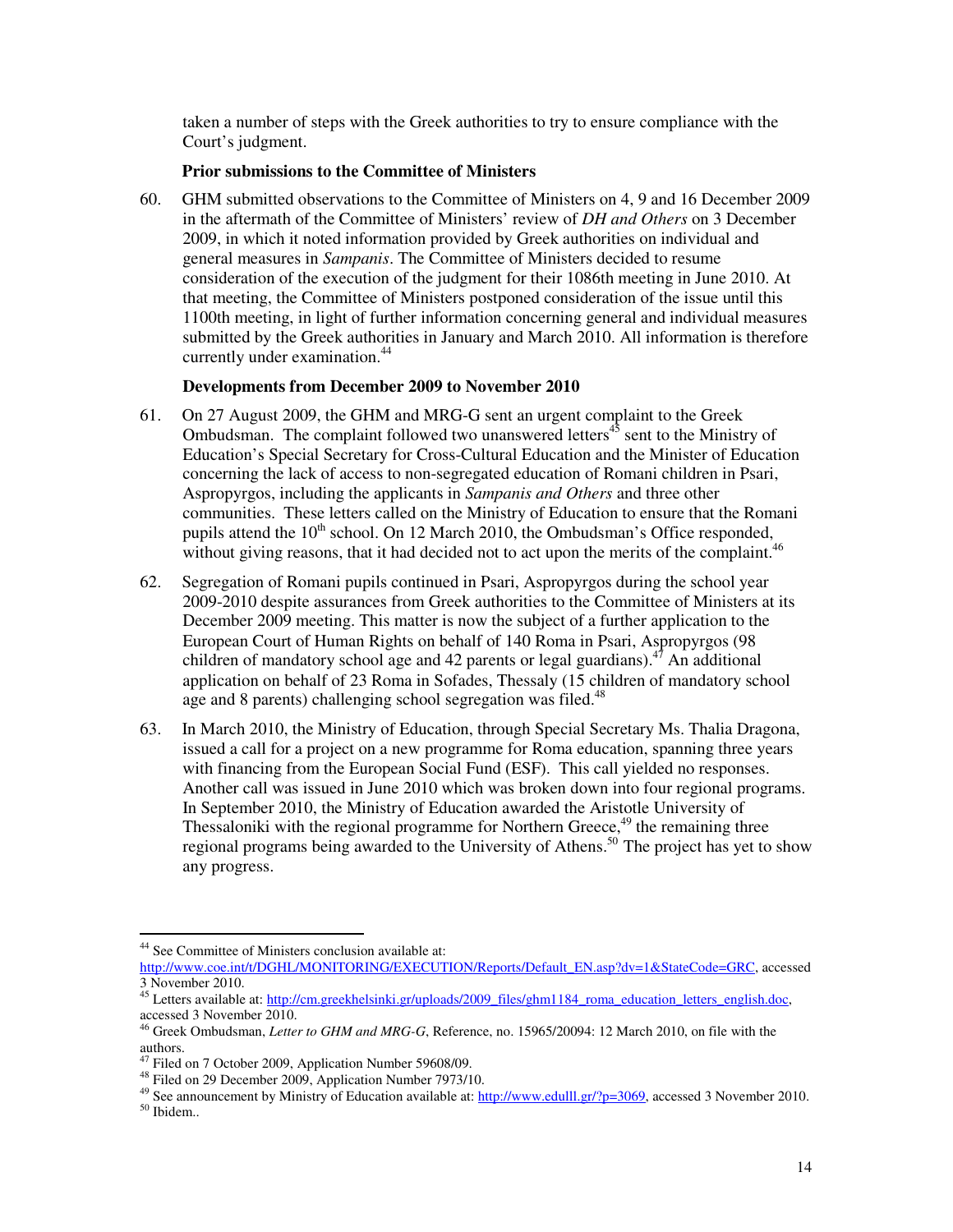- 64. Two previous large-scale ESF-funded projects awarded to Greek universities to increase school enrolment and decrease drop-outs among Romani children have been evaluated as producing exceedingly poor results.<sup>51</sup> It is not clear whether the Ministry of Education has sufficiently adjusted its criteria for the current projects to ensure that the failings of the previous projects do not recur. The practical implementation and outcome of the project must be continuously monitored.
- 65. Joint research by the ERRC, GHM and MRG-G from May 2010 in 28 Romani communities throughout Greece reveals that Romani children across Greece are still not being enrolled in school and where they do attend they are often segregated.
- 66. Based on the information gathered, the ERRC, GHM and MRG-G on 10 June 2010 sent a request to the Ministry of Education to secure non-discriminatory access to education in September 2010 of Romani pupils in the listed localities. $52$
- 67. Since the Ministry of Education failed to respond to the 10 June 2010 letter within the 50 days required by Greek law, the ERRC, GHM and MRG-G, sent another letter on 2 August 2010 stating that the non-response constitutes an implied repudiation by Greek authorities.
- 68. On 24 August 2010, the Ministry of Education issued a Circular setting out some of the problems and difficulties of enrolment of Romani children into schools. The Ministry also recalled the obligation of headmasters to secure enrolment of all Romani children within their respective school districts. Despite this Circular and a formal request by ERRC, GHM and MRG-G to the Supreme Court Prosecutor to instruct local prosecutors to ensure compliance with the constitutional guarantee of equal access of Romani children to primary education, there have been no effective comprehensive enrolment procedures for Romani children in the 28 specified communities.
- 69. The failure to execute the judgment promptly has meant that since the decision of the Court, the children of the applicants, along with many other Romani children in Greece, are still educated in segregated settings, if they are educated at all.
- 70. To fulfill its legal obligation under the judgment, the Greek Government must adopt the following measures:
	- 1. Implement an immediate prohibition on the placement of Romani children in segregated schools and classes.
	- 2. Immediately integrate the applicants' children in the nearest adequate school, the 10th Primary School.
	- 3. Develop a comprehensive plan to ensure the full enrolment of all Romani children of mandatory school age into integrated pre-school and primary education in the respective regions and communities as attached to this submission in particular, and generally throughout Greece. This plan should include: baseline data of the number of Romani children out of school, concrete enrolment targets, concrete activities to ensure enrolment, named responsible authorities, identified sources of financing, specific monitoring mechanisms and sanctions for authorities found to not meet their obligations.

 $\overline{a}$ <sup>51</sup> Ministry of Education, *"Final Report of the evaluation of intercultural education Programmes"* carried out by REMACO consulting company, April 2005, available at:

http://www.epeaek.gr/epeaek/jsp/el/search\_details.jsp?id=635, accessed 3 November 2010.

<sup>&</sup>lt;sup>52</sup> Letter on file with the authors.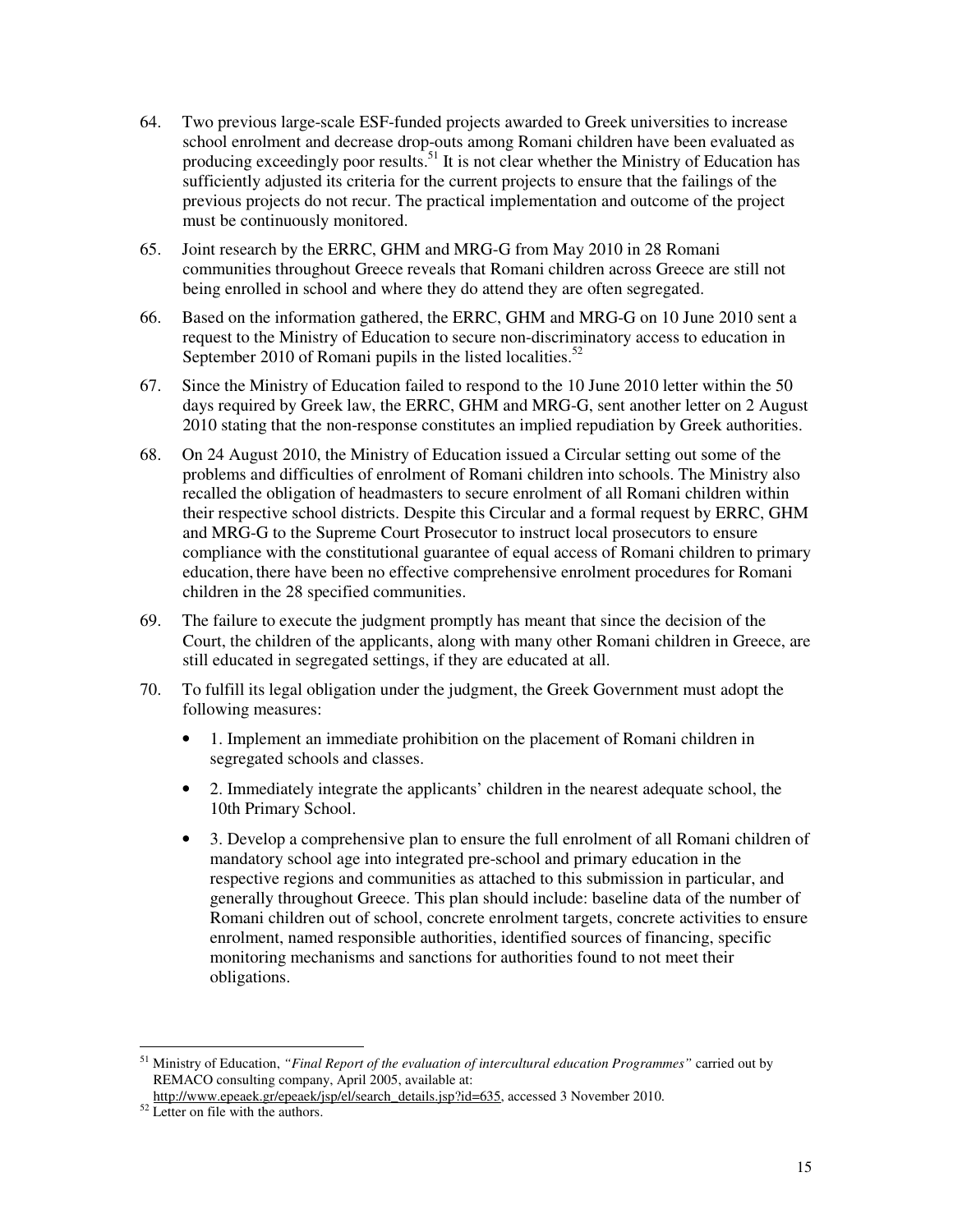- 4. Provide social workers and school mediators in Romani communities to facilitate contacts between schools and communities to ensure regular school attendance;
- 5. Provide additional teaching support to Romani children where and when needed through supplementary hours and summer schools.
- 6. Train educators in Greece in anti-racism, non-discrimination and multicultural education.

# **C. ORŠUŠ AND OTHERS V. CROATIA**

- 71. On 16 March 2010 the Grand Chamber of the European Court of Human Rights issued its judgment in the case of *Oršuš and Others v. Croatia*, finding that the segregation in 2002 of Romani school children into separate classes amounted to discrimination on the basis of ethnicity. The Court ruled that, because the state had failed to justify placement of the applicants in separate classes, the segregation amounted to differential treatment on the basis of ethnicity, in violation of Article 14 (prohibition of discrimination) taken together with Article 2 of Protocol 1 (right to education) of the Convention. The Court also found that the excessive length of proceedings before the Croatian Constitutional Court amounted to a violation of the applicants' right to a fair trial within a reasonable time under Article 6(1) of the Convention.
- 72. Eight months after the Court's judgment and six years after the first domestic complaints were filed, the government has yet to make any changes that will end segregated classes.

#### **Factual Background**

- 73. The case concerns 14 applicants, originally part of a larger group, born between 1988 and 1994, who were placed in segregated Roma-only classes in otherwise mainstream primary schools in the Croatian villages of Macinec, Podturen and Orehovica in Medimurje County.
- 74. In April 2002, the applicants filed claims against their primary schools, asserting that the curriculum in their Roma-only classes had 30% less content than the official national curriculum. They argued that placement in such classes amounted to racial discrimination and a violation of their right to education. In support of their claims, the applicants offered a psychological study of Romani children who attended Roma-only classes in the region, which concluded that segregated education lead to emotional and psychological harm in Romani children, both in terms of self-esteem and development of their identity.
- 75. When the case came before the Court in 2004, the applicants argued that their placement in Roma-only classes stemmed from a practice of discrimination based on their ethnicity, motivated in part by the anti-Romani sentiments of the local majority population. The government sought to justify the children's segregation on their lack of proficiency in the Croatian language.

#### **Judgment of the European Court of Human Rights**

- 76. In its judgment, the Court reinforced many of the principles of its earlier judgments concerning discrimination against Romani children placed in segregated education. In particular, the Court made the following findings:
	- *Language cannot be a pretext for segregation.* The Court for the first time held that separation due to language is not allowed unless such measures can be objectively justified by a legitimate aim: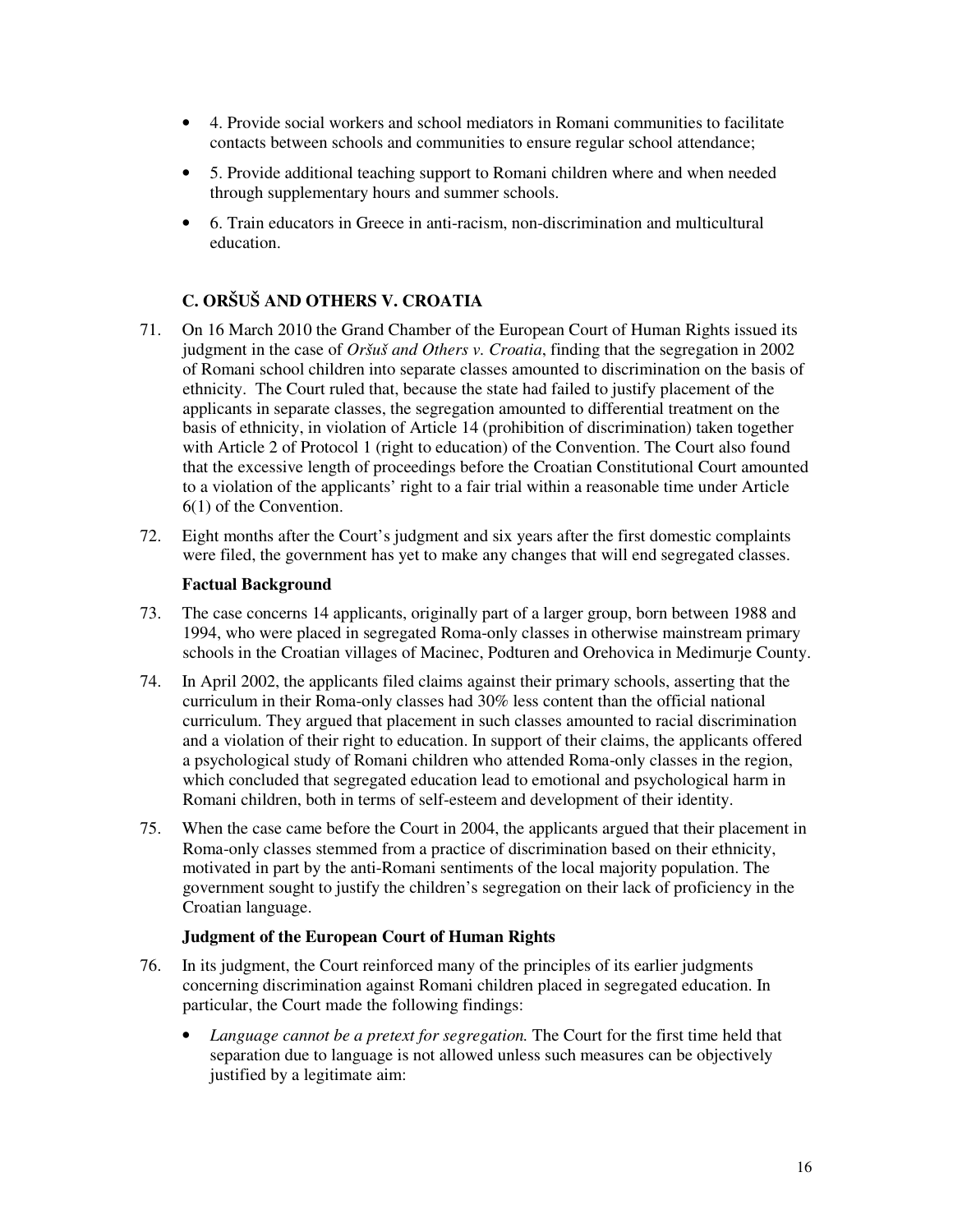- the Court's assessment revealed that the Croatian laws at the time provided no legal basis for separate classes for children lacking proficiency in the Croatian language;
- the assessment tests given to Romani students to determine placement did not assess the children's command of the Croatian language, but merely their general psycho-physical condition;
- any learning difficulties the children might have had were not adequately addressed by placing them in Roma-only classes;
- as regards the curriculum, the Roma-only classes were not specifically designed to address the children's alleged linguistic deficiency;
- the government failed to show that it had adequately monitored the students' progress in learning Croatian;
- *The State has an obligation to take positive measures.* The Court stressed the obligation of the State to undertake appropriate positive measures to assist pupils in attaining necessary language skills and reduce high drop out rates in the shortest time possible and to raise the awareness of the importance of education among the Romani population.
- *Education should be integrated.* If and when appropriate, special language lessons should be a means to fast-track pupils into fully integrated mainstream education.<sup>53</sup>

#### **Developments since the judgment**

- 77. Each of the 14 applicants was awarded  $\epsilon$ 4,500 in non-pecuniary damages, which has been paid. None of the applicants are any longer in school. No changes have been made to the school system to ensure desegregation and Romani children in the region continue to study in segregated classes. For example, according to official information from the elementary school "Ivan Novak Macinec" (Glavna 22, 42306 Macinec) there are some Roma-only classes.<sup>54</sup>
- 78. In order to achieve the Court's objective of integrating the school system and in other ways promoting the education of Romani children, the Government of Croatia should enact legislation or regulations related to: placement and testing, curriculum, monitoring, high drop-out rates.

#### **Placement and testing**

79. Where the state authorities opt to treat children differently on the ground that the children lack an adequate command of Croatian language, "the testing of such children should be specifically designed to assess their knowledge of the language<sup>555</sup>. This still does not happen.

#### **The Curriculum**

80. The Croatian Government – to the authors' knowledge – has not to date designed and implemented relevant specific guidelines for teaching children who are lacking Croatian language knowledge. Recently adopted amendments from July 2010 to the Law on

<sup>53</sup> *Oršuš v. Croatia* judgment of 16 March 2010, at paragraph 145.

<sup>54</sup> According to the information provided by the Headmistress of the school Bozena Dogsa, on file with the authors.

<sup>55</sup> *Ibid*, at paragraph 159.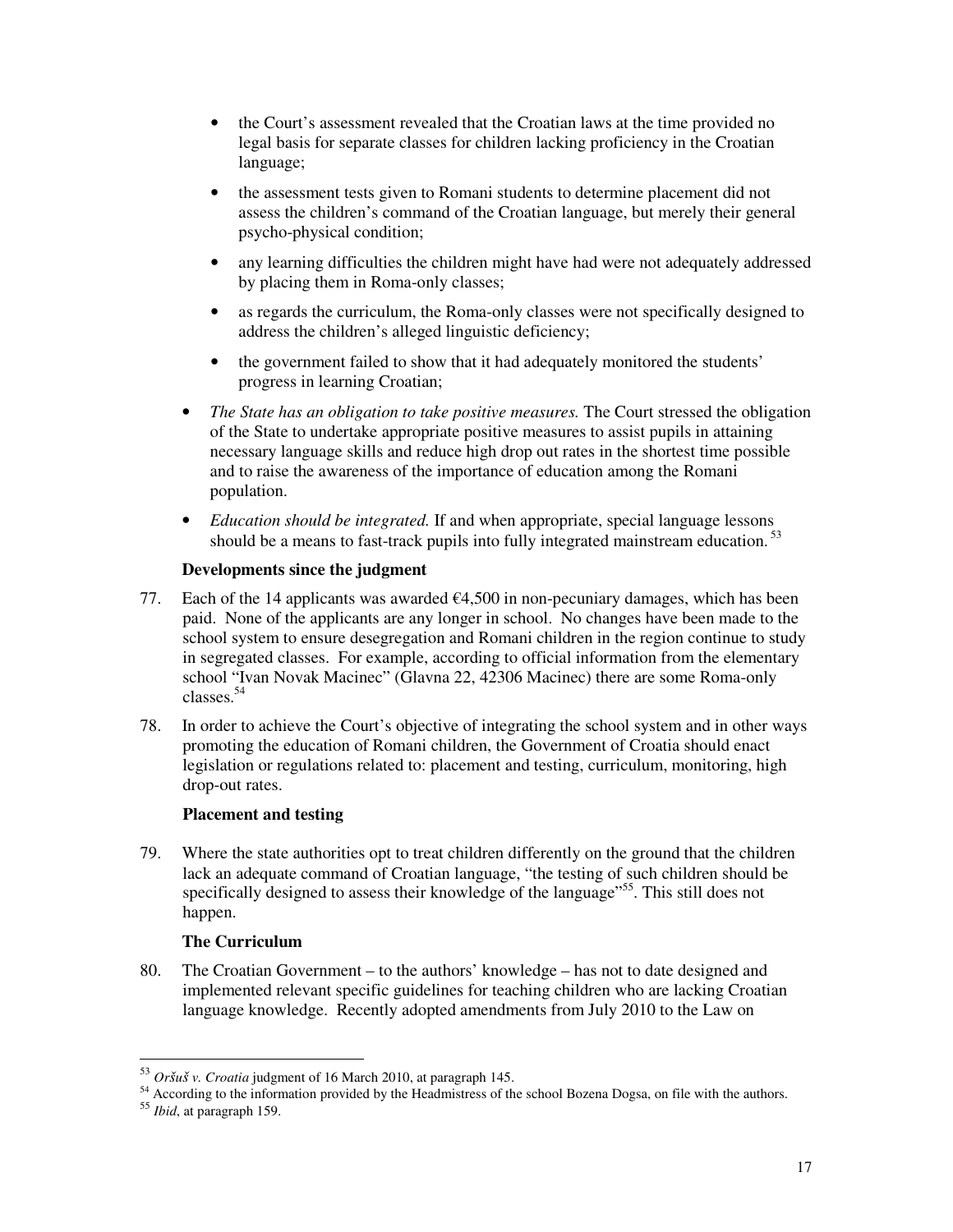Education in Primary and Secondary Schools<sup>56</sup> in Article 43 paragraph 1 stipulate that the schools are obliged to provide to all children with right to education in Croatia with special assistance if they do not know or have insufficient knowledge of the Croatian language. However the current National Curriculum<sup>57</sup> and the Curriculum plan and programme for elementary education<sup>58</sup> do still not provide any guidelines that would lead school authorities in their work with the children who lack enough knowledge of Croatian language.

#### **Monitoring and evaluation**

81. No programme has been established for addressing the special needs of Romani children lacking in language skills that included a time-frame for the various phases of acquisition of the necessary language skills. The Action Plan in the Decade of Roma Inclusion<sup>59</sup> enumerates different activities aimed at resolving this issue, but there are no implementation guidelines as to how these activities should be practically realised.

#### **High drop-out rates**

82. The Court in the *Oršuš* case stressed that "while the Croatian authorities cannot be held to be the only ones responsible for the fact that so many pupils failed to complete primary education or to attain an adequate level of language proficiency , such a high drop-out rate of Roma pupils (as evidenced by statistics) called for the implementation of positive measures, inter alia, to raise awareness of the importance of education among the Roma population and to assist the applicants with any difficulties they encountered in following the school curriculum. Therefore, some additional steps were needed in order to address these problems, such as active and structured involvement on the part of relevant social services<sup>"60</sup>. The National Program for Roma<sup>61</sup> notes that inclusion of Romani children in the pre-school and primary education as well as encouraging Romani children to enroll in secondary schools and universities as primary goals of this program. However, there are no transparent and clear guidelines as to implement these activities in practice or to monitor results.

#### **Recommendations**

- 83. In order to comply with the judgment of the Court, the Croatian government must take the following steps:
	- 1. Issue an immediate prohibition on the placement of all children, including Romani children, into separate classes on the basis of alleged language deficiencies.
	- 2. Immediately integrate all children separated on the basis of language deficiency into mainstream classes.
	- 3. Adopt a special curriculum for children with insufficient knowledge of Croatian language focusing on fast acquisition of language skills in an integrated classroom setting.

<sup>56</sup> As amended in July 2010.

<sup>57&</sup>quot; Nacionalni okvirni kurikulum za predškolski odgoj i obrazovanje te opće obvezno i srednjojškolsko obrazovanje" Available through: http://public.mzos.hr/Default.aspx?sec=2428), accessed 3 November 2010.

<sup>58</sup>"Nastavni plan I program za osnovnu *školu".* Available through: http://public.mzos.hr/Default.aspx?sec=2197 <sup>59</sup> "Akcijski plan Desetljeća za uključivanje Roma 2005-2015". Available at:

http://public.mzos.hr/Default.aspx?art=9684&sec=3156, accessed 3 November 2010. <sup>60</sup> *Oršuš v Croatia* judgment of 16 March 2010, paragraph 177.

<sup>61</sup> "Nacionalni program za Rome" Available at: www.umrh.hr/**Nacionalni**%20**program**%20za%20**Rom**e.pdf, accessed 3 November 2010.